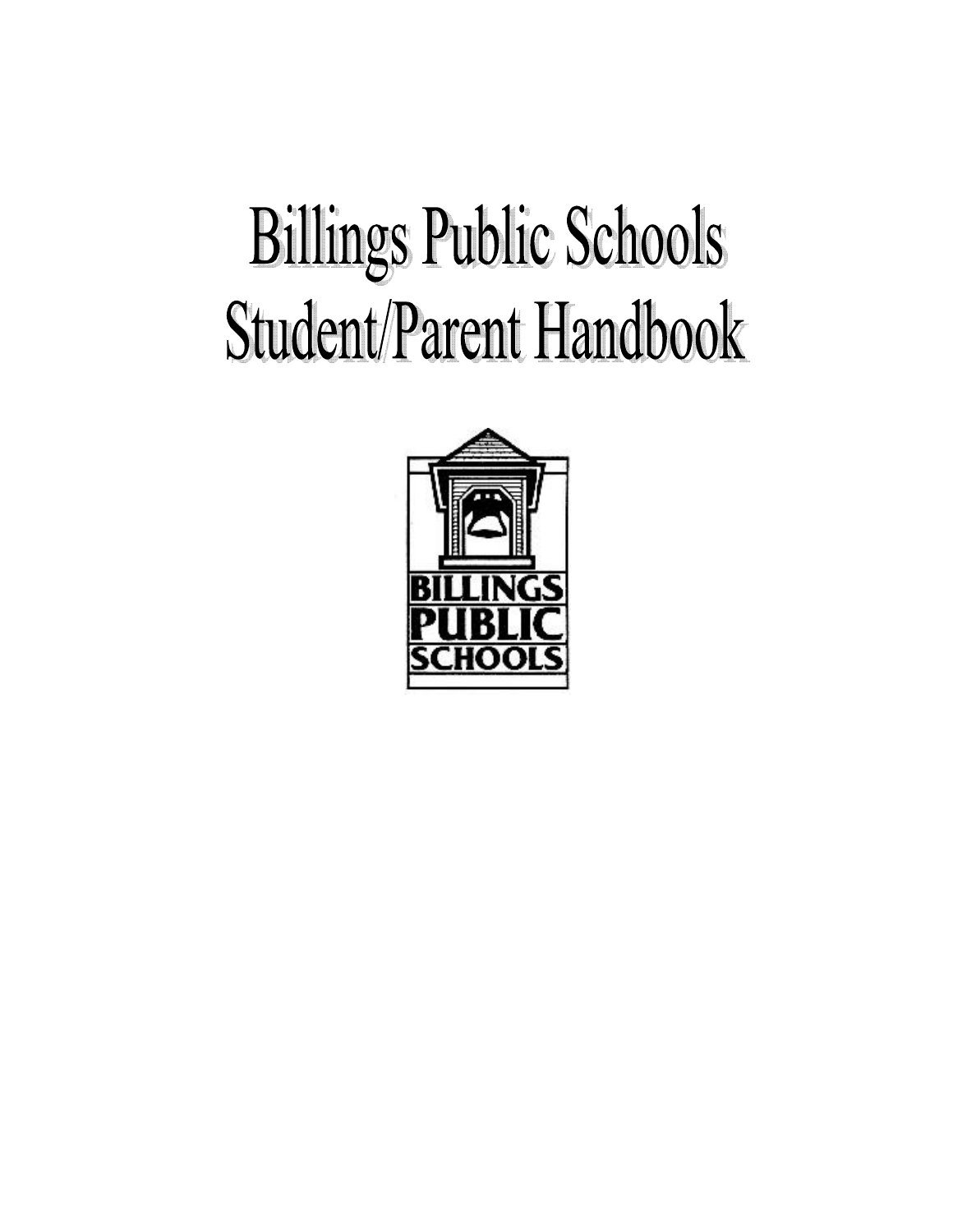# **Policy 3120 Attendance Policy**

Pursuant to state law, the Board authorizes the Superintendent to adopt procedures implementing compulsory attendance regulations throughout the District. These procedures shall be published in student handbooks annually.

#### Removal of Student During School Day

The Board recognizes its responsibility for the proper care of students during a school day. In accordance with District procedures, only a duly authorized person may remove a student from school grounds, any school building, or school function during a school day. A person seeking to remove a student from school must present evidence satisfactory to a principal of having proper authority to remove a student. A teacher should not excuse a student from class to confer with anyone unless a request is approved by a principal. The Superintendent will establish procedures for removal of a student during a school day.

# *Procedure* 3120-P1 *Attendance Policy and Removal of Student During School Day*

#### Compulsory Attendance

Parents are responsible for seeing that their children of age seven or older prior to the first day of school attend school, until the later of the following dates:

- 1. The child's 16th birthday, or,
- 2. The date of completion of the work of the eighth grade.

Parents shall enroll the student unless the student is:

- 1. Provided with supervised correspondence or home study;
- 2. Excused because of determination by a district judge that attendance is not in the best interests of the child;
- 3. Enrolled in a non-public or home school;
- 4. Enrolled in a school of another district or state under the tuition provisions of this title;
- 5. Excused by the Board of Trustees upon a determination that such attendance by a child who has attained the age of 16 is not in the best interest of the child and the school.

## *Procedure* 3120-P2 Attendance Policy and Removal of Student During School Day

#### **Student Attendance**

#### **Introduction**

Regular attendance is basic to meeting the educational needs of students. Maximum classroom instructional benefits can happen only when the student is in attendance. Regular and punctual attendance being essential to educational welfare, it follows that student, parents, and educators need clear understanding as to rights and responsibilities relating to attendance.

#### **Rights**

Students have the right to an appropriate education and are legally required to attend until they are 16 years old and have completed the 8th grade. Parents have the right to expect competent instructors and a school climate conducive to learning. Educators have the right to expect reasonable cooperation from students and parents.

#### **Responsibilities**

Students have the responsibility to participate in the educational opportunities given them. Parents are responsible for supporting the policies and programs of the School District, including seeing that students attend regularly and are to class(es) on time. The school has the responsibility to provide a significant curriculum, competent teachers, and adequate facilities and programs. The school also has the responsibility to maintain accurate records and practice diligence in reporting of attendance records.

#### **Attendance Policy - K-8**

It is the responsibility of the parent or guardian to assure their student is in school regularly. When a student must be absent for illness or other unforeseeable emergencies, parents must inform the school of the student's absence. In cases where doubt occurs concerning the validity of an excuse, the administration may request verification. If a student is not present and the parent has not notified the school of the absence, the school will attempt to call the parent.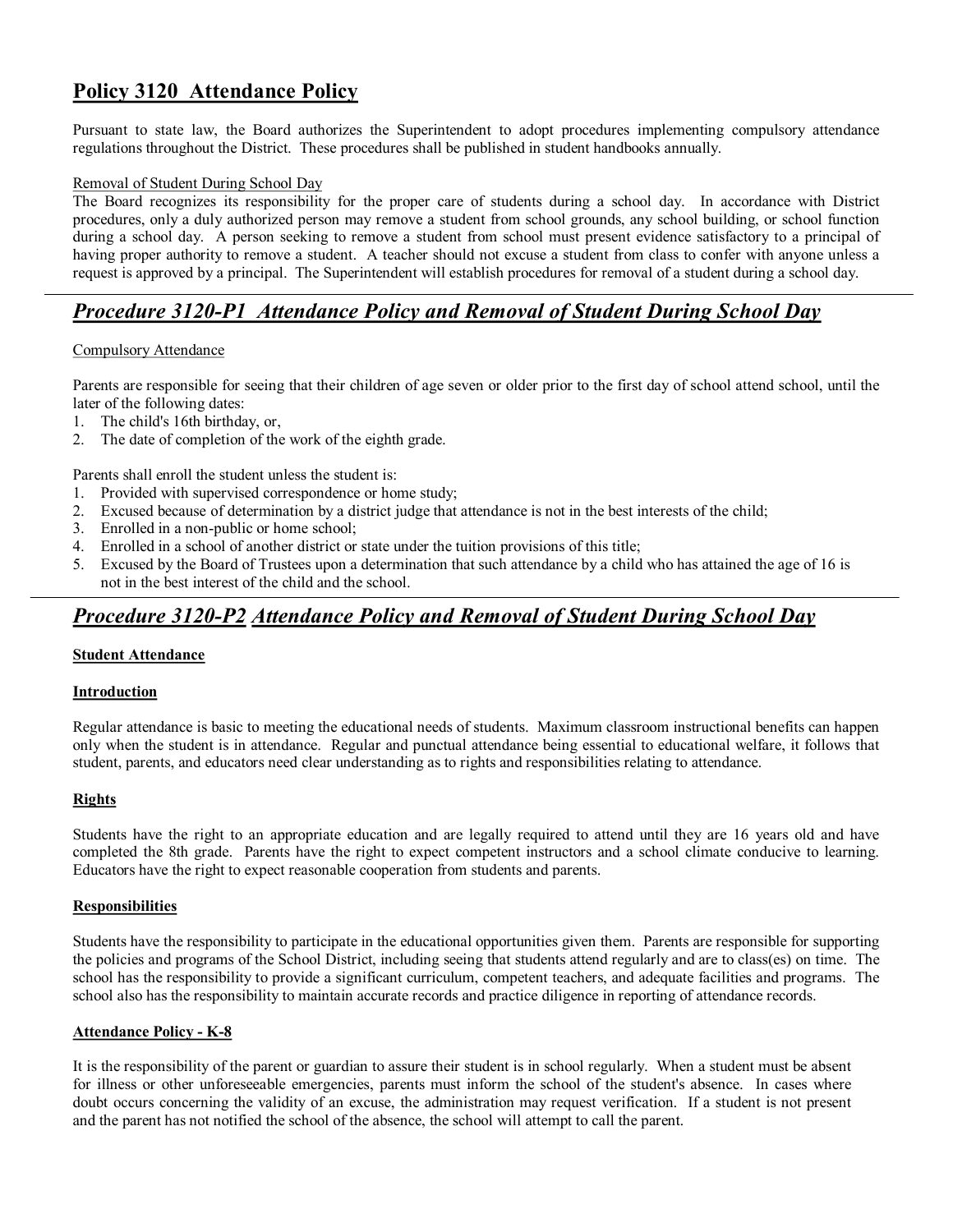#### **Attendance Policy Grades 912**

The intent of the attendance policy is to provide a structure within which 912 grade students can gain maximum benefit from the instructional program. The regular contact of the pupils with one another in the classroom and their participation in well planned instructional activities under the tutelage of a competent teacher are vital to this purpose.

#### Excused Absences

Excused absences are categorized as follows: illness medical appointments which cannot be scheduled outside the school day participation in school activities bereavement verifiable family emergencies necessary absences approved by the parent

#### Unexcused Absences/Truancies

In the event the principal determines an absence unnecessary, the absence will be considered as unexcused, such as: leaving the building without checking out excuses such as oversleeping, car trouble, missing the bus, and being late from lunch disciplinary suspensions incarcerations

Truancy, defined as an absence from school not verified as valid by the parent &/or building administrator. Absences that are unexcused or not cleared within 48 hours are also considered truancies. Chronic truants will be reported to legal authorities as prescribed by law.

#### Parent (or Guardian) Responsibilities

When a student must be absent from class for illness, or other unforeseeable emergencies, parents must inform the school office of the absence. If the school is not notified within 48 hours of the last absent day, the excuse will not be accepted and the absence will be considered truancy. The principal may make exceptions to this general policy and excuse the absence, after consultation with the teacher(s) who are involved, and after giving consideration to the circumstances related to the failure to notify and to the frequency of the student's absence. In cases where the validity of an excuse is in question, the administration may require verification from other sources.

#### **Checking Out of School**

When a student finds it necessary to leave after the start of the school day, the student shall follow the office procedures for checking out of school. Failure to follow this procedure may be considered truancy and appropriate action as defined in this policy will be taken.

#### **Suspensions**

Suspended students may not participate in extracurricular activities while on suspension. One day suspension usually will cover a 24hour period. Suspensions are counted as days absent from school.

Parents will be notified of all suspensions. Students who are absent as a result of a suspension are responsible for the work missed.

#### **Limit on Total Absences**

If the total number of absences from any high school class exceeds 10 per semester, the student may be dropped from the class for the rest of the semester and assigned to a study hall. Absences from classes due to school-sponsored activities are not counted in the ten (10).

Students may appeal the 10 absences per semester limit. A student who anticipates that an extended absence will exceed the 10 day limit may appeal in advance. Consequences for students identified as disabled will be determined by appropriate planning meetings.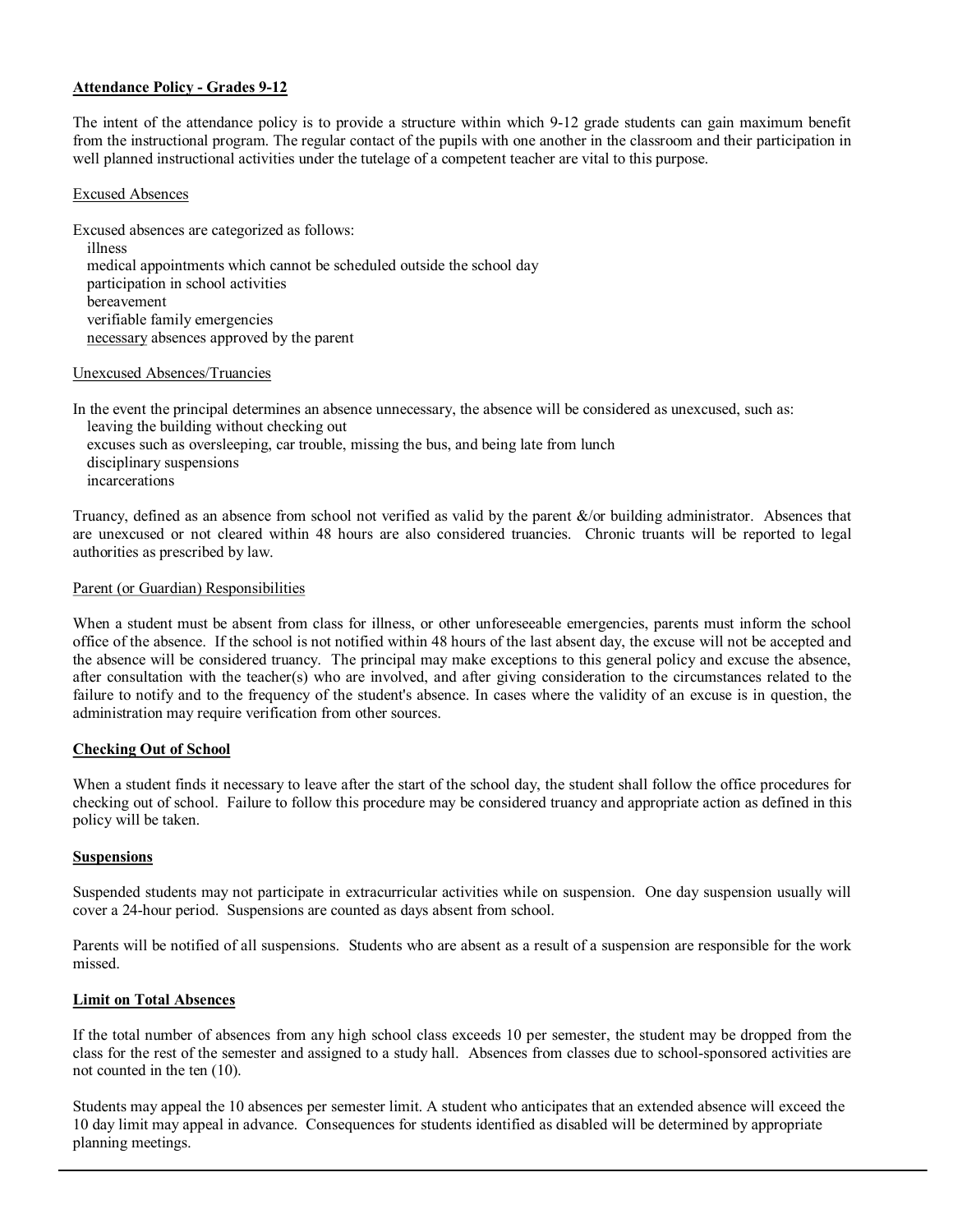# **Policy 3200 Student Rights and Responsibilities**

The District recognizes fully that all students are entitled to enjoy the rights protected under federal and state constitutions and law for persons of their age and maturity in a school setting. The District expects students to exercise these rights reasonably and to avoid violating the rights of others. The District may impose disciplinary measures whenever students violate the rights of others or violate District policies or rules.

# **Procedure** 3200-P1 Student Rights and Responsibilities

#### Student Due Process Rights and Responsibilities

The mission of the District is to assure learning experiences to help all students develop skills, competencies and attitudes fundamental to achieving individual satisfaction as responsible, contributing citizens. As a result of the process of education, each student should clarify his/her basic values and develop a commitment to act upon these values within the framework of his/her rights and responsibilities as a participant in the democratic process.

The District will maintain a system of legally sound procedures with regard to the administration of student discipline so that due process of law is provided. All students who attend the District's schools shall comply with the written policies, rules and regulations of the schools, shall pursue the required course of studies, and shall submit to the authority of teachers, principals, Superintendent of Schools, and other administrators or designees of the District.

# *Procedure* 3200-P2 Student Rights and Responsibilities

#### Freedom of Expression

The free expression of student opinion is an important part of education in a democratic society. Students' verbal and written expression of opinion on school premises is to be encouraged so long as it does not substantially disrupt the operation of the school.

The Superintendent shall develop guidelines assuring that students are able to enjoy free expression of opinion while maintaining orderly conduct of the school.

A. Students are protected by the guarantees of the First Amendment of the U.S. Constitution and are entitled to express their views while on school grounds. This does not mean, however, that the School District is without control over the time, place, manner and, to a limited extent, the content of that expression.

B. Students generally have the right to distribute and possess literature, including, but not limited to newspapers, magazines, leaflets, and pamphlets. Students also have the right to speak their views. Students do not have the right to possess or distribute literature or to communicate orally if such distribution or communication is libelous, obscene, or will cause a material interference with or substantial disruption of educational activities.

C. The time, place and manner of student distribution of literature may be regulated by the principal provided such regulations are reasonable and do not act to prohibit or unduly delay distribution or inhibit any person's right to accept or reject the literature sought to be distributed.

D. The principal may require materials sought to be distributed on school premises or to school-sponsored groups to be submitted for review. Materials are deemed approved if the principal does not indicate disapproval within two (2) pupil instruction days of submittal. A student may appeal a principal's decision to refuse dissemination directly to the Superintendent. The Superintendent will review the materials, listen to the student's explanation and discussion, if any, and decide whether distribution is permitted by these rules. The Superintendent's decision shall be communicated to the interested students.

# *Procedure* 3200-P3 Student Rights and Responsibilities

#### Student Publications

Student publications produced as part of the school's curriculum or with the support of student body funds are intended to serve both as vehicles for instruction and student communications. They are operated and substantively financed by the student body and the District.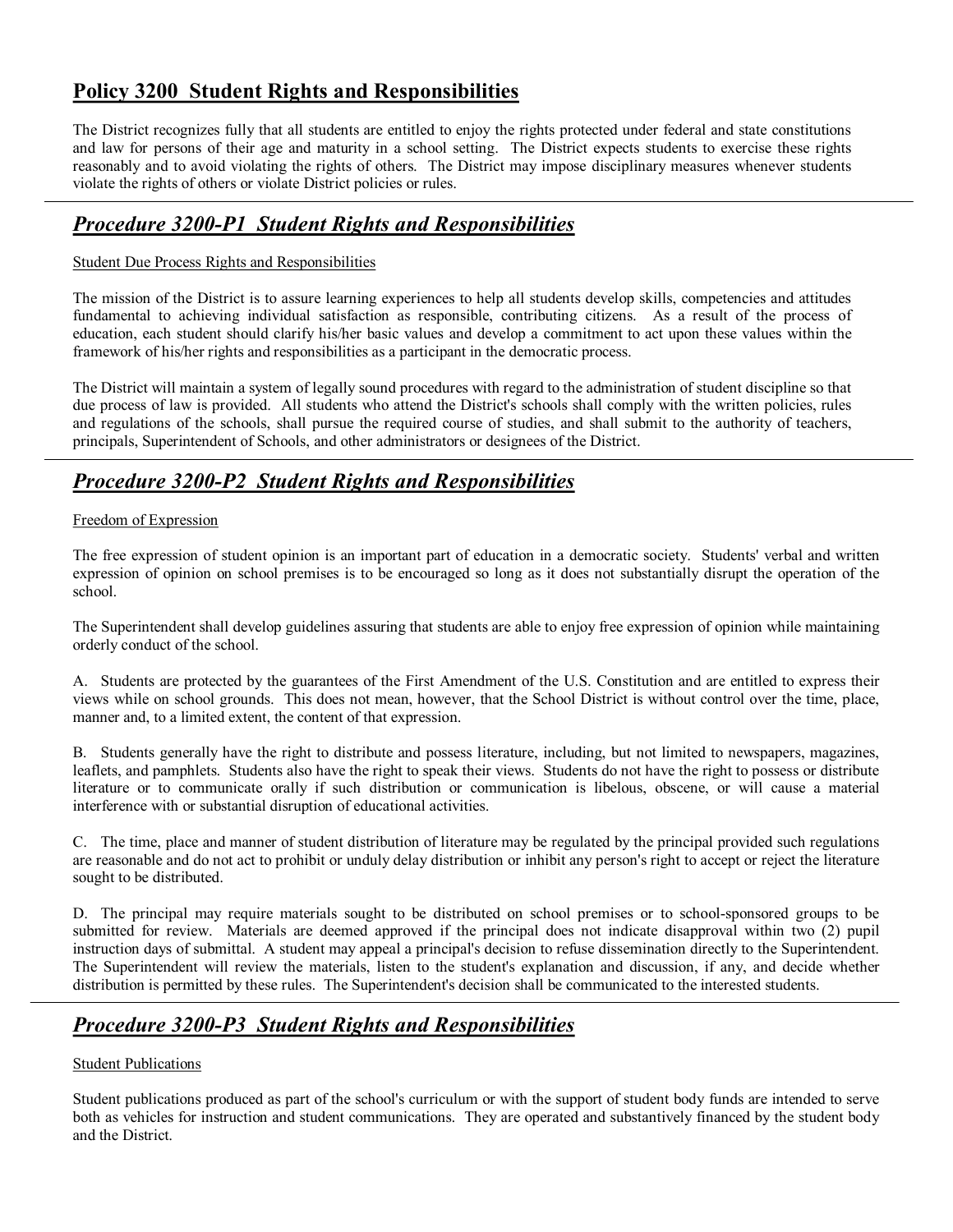Material appearing in such publications should reflect all areas of student interest, including topics about which there may be controversy and dissent. Controversial issues may be presented provided they are treated in depth and represent a variety of viewpoints. Such materials may not be libelous, obscene or profane nor may they cause a substantial disruption of the school, invade the privacy rights of others, demean any race, religion, sex, or ethnic group, or advocate the violation of the law. They may not advertise tobacco, liquor, illicit drugs or drug paraphernalia.

The Superintendent shall develop guidelines to implement these standards and shall establish procedures for the prompt review of any materials that appear not to comply with the standards.

A. Given cause, the building principal will have the right to review student publication materials at any time to see if they comply with School District Policy 3200.

B. Materials appearing in student publications must be reviewed by the sponsor of the publication to see if the materials comply with Billings Public Schools Policy 3200. If the sponsor finds the material to be in violation of said policy, the materials must be reviewed by the building principal.

C. Materials are deemed approved if the principal does not indicate disapproval within two student instruction days of submittal.

D. The principal's decision to refuse the materials may be appealed directly to the Superintendent. The Superintendent will review the materials and listen to the student's explanations and discussion. The Superintendent's decision will be communicated to the interested students.

## **Policy** 3205 District-Provided Access to Electronic Information, Services, and **Networks**

#### General

The District makes Internet access and interconnected computer systems available to District students and faculty. The District provides electronic equipment and networks, including access to the Internet, as part its instructional program and to promote educational excellence by facilitating resource sharing, innovation, and communication. The District will provide training conducive to maximizing effective and appropriate use of these resources.

The District expects all students to take responsibility for appropriate and lawful use of this access, including good behavior on line. The District may withdraw student access to its network and to the Internet when any misuse occurs. District teachers and other staff will make reasonable efforts to supervise use of computers, the network and Internet access; however, student cooperation is vital in exercising and promoting responsible use of this access.

#### Curriculum

Use of District electronic equipment and networks will be consistent with the curriculum adopted by the District, as well as with varied instructional needs, learning styles, abilities, and developmental levels of students and will comply with selection criteria for instructional materials and library materials. Staff members may use the Internet throughout the curriculum consistent with the District's educational goals.

#### **Acceptable Uses**

- Educational Purposes Only. All use of the District's electronic network must be: (1) in support of education and/or research, and in furtherance of the District's stated educational goals; or (2) for a legitimate school business purpose. Use is a privilege, not a right. Students and staff members have no expectation of privacy in any materials that are stored, transmitted, or received via the District's electronic network or District computers. The District reserves the right to monitor, inspect, copy, review, and store, at any time and without prior notice, any and all usage of computers, systems, networks and Internet access and any and all information transmitted or received in connection with such usage.
- Unacceptable Uses of Network.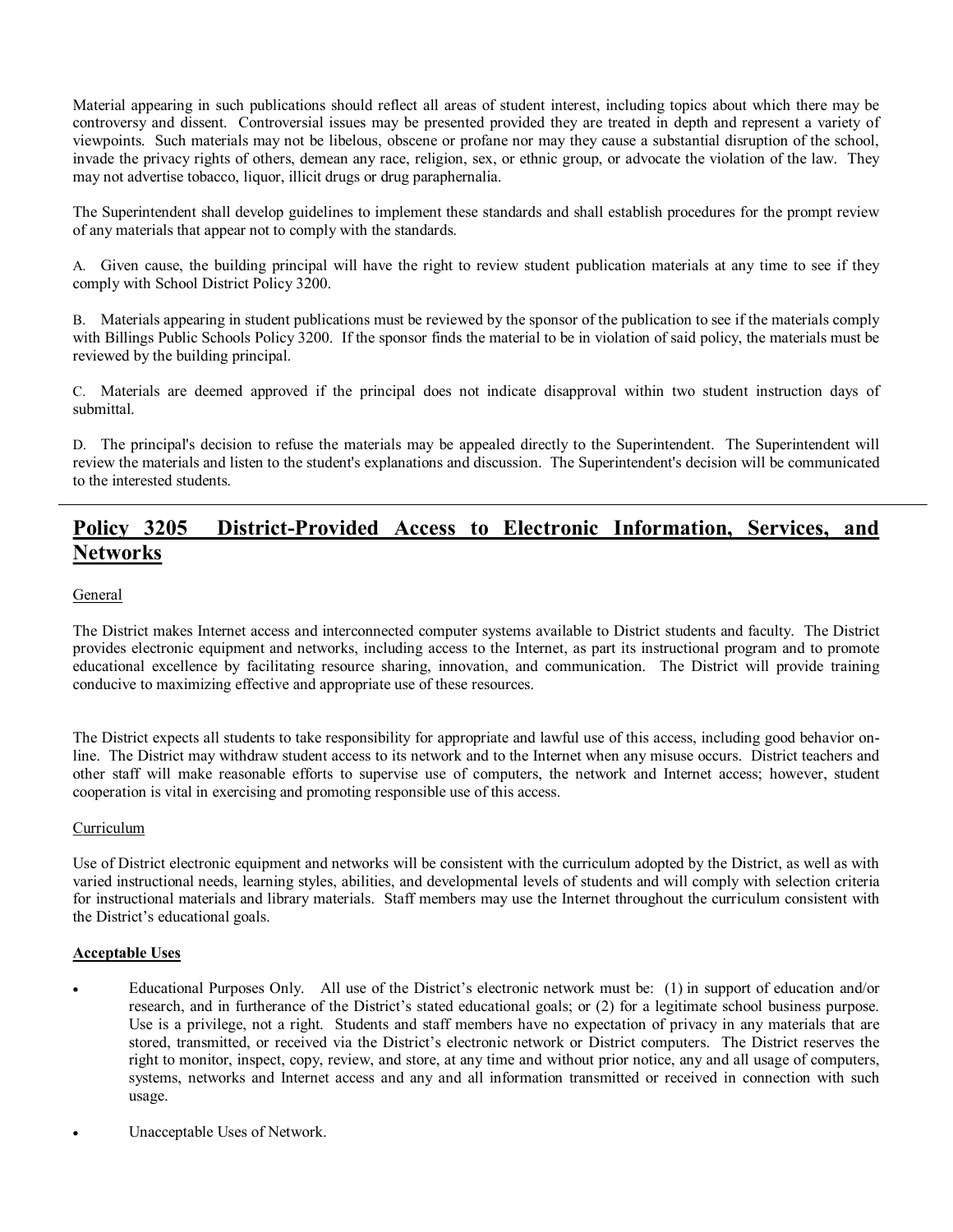- A. Uses that violate the law or encourage others to violate the law
- B. Uses that cause harm to others or damage to their property
- C. Uses that jeopardize the security of computers, systems, or networks of the District or others
- D. Exposing self or others to the potential of personal harm
- E. Uses that are commercial transactions.

#### Warranties/Indemnification

The District makes no warranties of any kind, express or implied, in connection with its provision of access to and use of its computer networks and the Internet provided under this policy. The District is not responsible for any information that may be lost, damaged, or unavailable when using the network or for any information that is retrieved or transmitted via the Internet. The District will not be responsible for any unauthorized charges or fees resulting from access to the Internet. Any user is fully responsible to the District and will indemnify and hold the District, its trustees, administrators, teachers, and staff harmless from any and all loss, costs, claims, or damages resulting from such user's access to its computer network and the Internet, including, but not limited to, any fees or charges incurred through purchase of goods or services by a user. The District expects a user or, if a user is a minor, a user's parents or legal guardian to cooperate with the District in the event of its initiating an investigation of a user's use of access to its computer network and the Internet.

#### Violations

If a user violates this policy, the District will deny a student's access or will withdraw access and may subject a student to additional disciplinary action. An administrator or building principal will make all decisions regarding whether or not a user has violated this policy and any related rules or regulations and may deny, revoke, or suspend access at any time, with that decision being final.

# **Procedure** 3205-P1 District-Provided Access to Electronic Information, Services and **Networks Procedure**

Technology is provided for BPS staff and students to conduct research and to learn and communicate with others. Communications over the network and files stored on district equipment should not be considered private. The communications and files may be treated like school lockers – administrators and faculty may review files and messages to maintain system integrity and insure users are acting responsibly. Additionally, the technology department may disable, uninstall or block traffic at any time with no prior notice to maintain system integrity.

Violations of the Acceptable Use Policy include, but are not limited to, the following activities:

- ß Engaging in illegal activities
- **•** Sending or displaying pornography, offensive messages, offensive language or other offensive media
- $\blacksquare$  Use of racist, harassing, insulting or threatening communications
- ß Using district resources for campaigning or promotion of candidates or ballot issues
- Wasting technological resources for non-educational purposes
	- $\circ$  i.e. interactive games, p2p file sharing, downloading games, shareware or freeware, streaming audio & video, excessive printing
- **•** Disclosing personal information outside the network
- ß Posting of images or personal information
- ß Accessing and/or changing files, systems or folders without authorization
- ß Trespassing in and/or changing other users files, folders or documents w/o their permission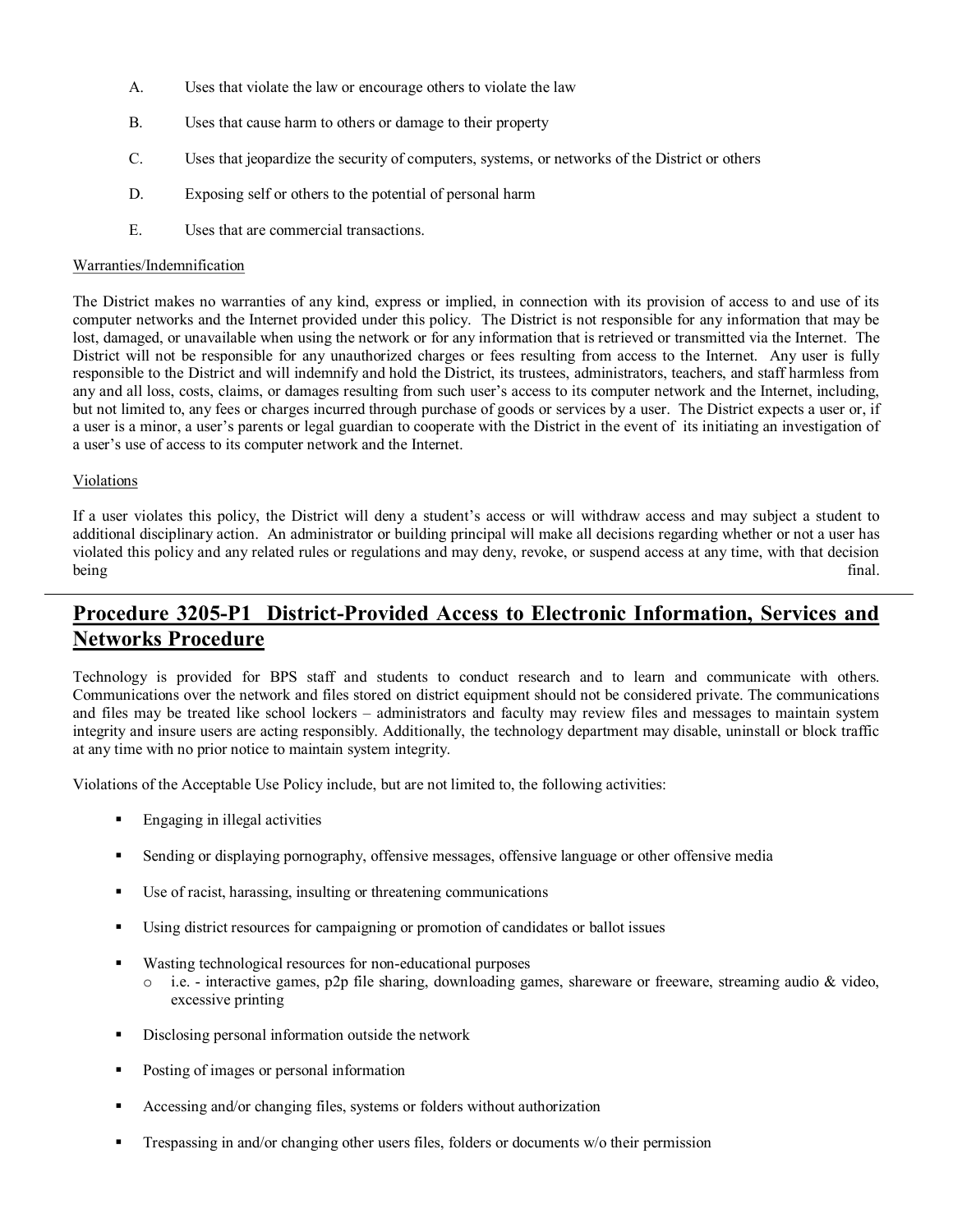- Using the network for buying, selling, personal profit or gain
- **Sharing passwords or logging on as another user without their permission**
- ß Transmitting viruses, Trojan horses, worms or other destructive files
- ß Posting to bulletin boards, web logs (blogs), chats or instant messaging (IM), unless specified under curriculum or as approved by the supervising teacher or administrator
- **Engaging in gambling or betting**
- ß Plagiarizing and violating copyright laws
- Using personal electronic devices unless approved by a teacher or administrator for educational purposes (i.e. cell phones, MP3 players, PDAs, cameras)
- ß Attaching devices to the network without prior approval from the supervising teacher or administrator
- ß Attaching personal equipment, such as laptops, to the district network, installing district software on it or having district personnel maintain it without permission from the Director of Technology
- **Transmitting anonymous communications**

Violation of the regulations is unethical and may constitute a criminal offense. Should a student commit any violation of the regulations, computer privileges may be limited or revoked, school disciplinary action may be taken and/or appropriate legal action may be pursued.

# **Form 3210-F1 Equal Educational Opportunity**

The District recognizes and celebrates Montana's Constitutional guarantee of equal educational opportunity to each person in this state. To that end, the District will make

equal educational opportunities available for all students of the District without regard to race, color, national origin, ancestry, sex, ethnicity, language barrier, religious belief, physical or mental handicap or disability, economic or

social condition, or actual or potential marital or parental status. This policy applies to all areas of education

including academics, coursework, cocurricular and extracurricular activities, or other rights or privileges of enrollment.

In addition, the District will not tolerate hostile or abusive treatment, derogatory remarks, or acts of violence against students, staff, or volunteers, in general, and of those with disabilities, in particular. The District will consider such behavior against those with disabilities as constituting discrimination on the basis of disability, in violation of state and federal law.

Any student, parent or guardian with questions about this policy is encouraged to address the question first to the student's building administrator. The student, parent, or guardian may also address questions concerning this policy to the Superintendent or to the District's nondiscrimination coordinator. The District's nondiscrimination coordinator is Dan Martin, Executive Director of Human Resources; he may be reached at 406-247-3740 or [martindr@billings.k12.mt.us.](mailto:weldonj@billings.k12.mt.us) Any individual may file a complaint alleging violation of this policy by following the Uniform Complaint Procedure (Policy 1700).

# *Procedure 3224P1 Student Dress*

#### Student Dress – Gang Activity or Association

The Billings Public School System recognizes that a student's choice of dress and grooming habits demonstrates personal style and preference. The District has the responsibility to insure proper and appropriate conditions for learning along with protecting the health and safety of its student body. Even though the schools will allow awide variety of clothing styles, dress and grooming must not materially or substantially disrupt the educational process of the school or create a health or safety hazard for students, staff, employees or others.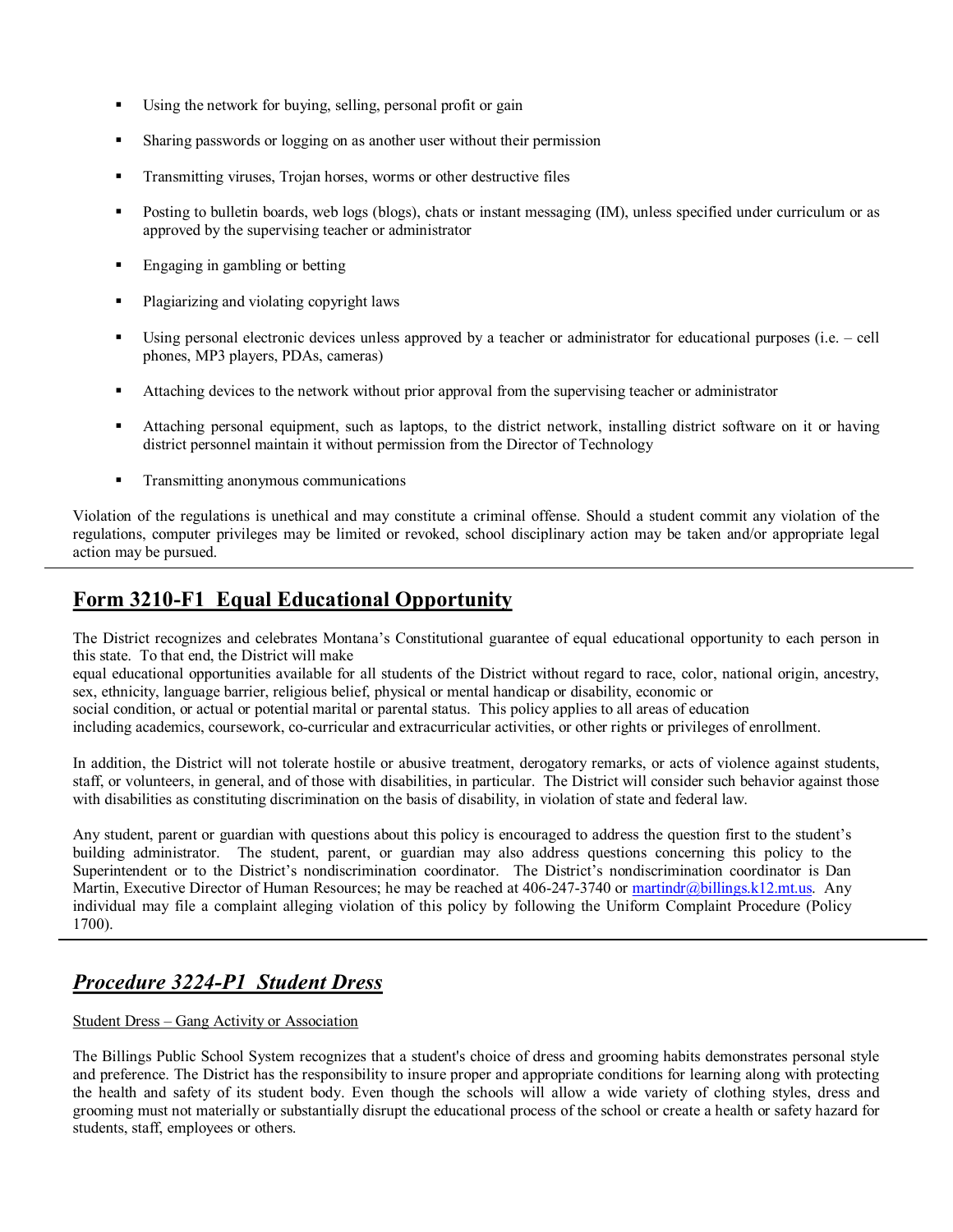Elementary, middle, and high schools will establish written dress codes that will be distributed and/or explained to students at the beginning of each school year. Additional dress codes may be established by classroom teachers with approval from the building administrator.

In order to maintain a positive and safe learning environment, students are prohibited from the following while on school grounds or while attending school activities:

1. Wearing or possessing clothing, jewelry, accessories and other personal materials, electronic equipment such as pagers, cell or camera phones, or other communication devices, or grooming in a manner which by its nature denotes membership in a group or gang advocating threats, violence, intimidation, drugs, illegal activities, or any other disruptive behavior.

2. Implying gang membership or affiliation by written communication, marks, drawing, paint, design or emblem upon any school property, personal property, or on one's person.

3. Wearing clothing that carries derogatory, obscene or sexually suggestive statements, connotations, or graphics; advertises alcohol, tobacco or drugs; or endorses or promotes any illegal activity.

4. Wearing clothing or accessories that is distracting to the learning process, unsafe, unhealthy or disruptive.

It is the responsibility of building administration, operating under administrative guidelines, to determine the appropriateness of student clothing and accessories, especially as clothing, apparel, accessories and particularly group or gang related ones may vary and change from year to year.

#### Gang Activity or Association

For the purpose of this procedure, a gang is an unauthorized group of three or more people who demonstrate a majority of the following traits:

- exhibit antisocial behavior often associated with crime or a threat to the community;
- interact together to the exclusion of others;
- claim a territory or area;
- have a name;
- have rivals/enemies; and/or
- create an atmosphere in which the well-being of students, staff, or any other person is adversely affected by undue pressure, behavior, intimidation, overt gestures or threat of violence.

#### Extracurricular Activities

Students involved in extracurricular activities will adhere to the coaches' or sponsors' dress codes, as long as the codes are deemed reasonable by school administrator(s). Coaches or sponsors must establish written dress codes and distribute them to each participant prior to the start of the activity.

#### Discipline

Students whose dress does not conform to Billings Public Schools Policy #3224 will be referred to a building administrator for appropriate disciplinary action.

# **Policy 3225 Sexual Harassment/ Intimidation of Students**

Sexual harassment is a form of sex discrimination and is prohibited. An employee, District agent, or student engages in sexual harassment whenever that individual makes unwelcome advances, requests sexual favors, or engages in other verbal, non-verbal, or physical conduct of a sexual or sex-based nature, imposed on the basis of sex, that

1. denies or limits the provision of educational aid, benefits, services, opportunities, or treatment, or that makes such conduct a condition of a student's academic status; or

- 2. has the purpose or effect of:
	- a. substantially interfering with a student's educational environment;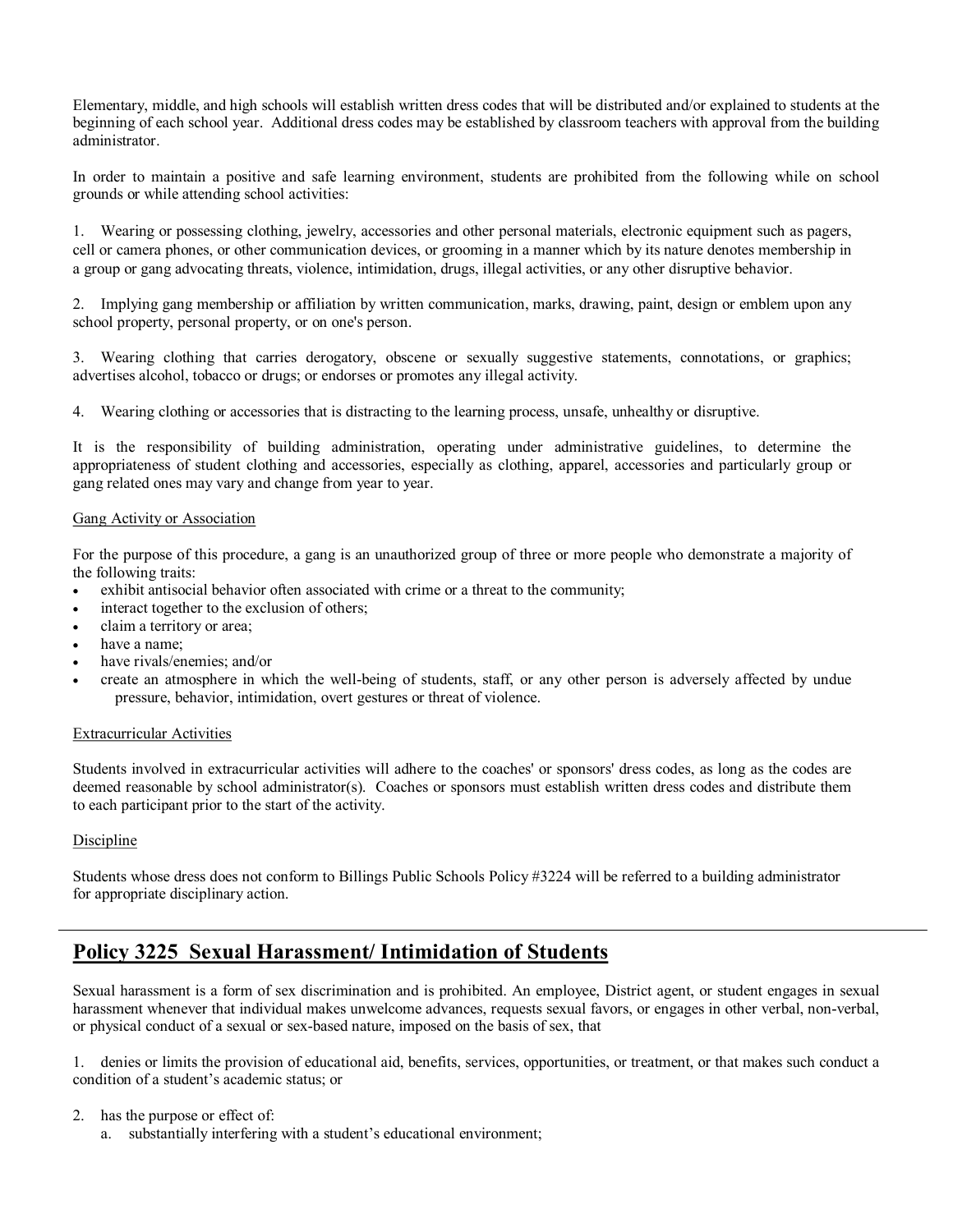- b. creating an intimidating, hostile, or offensive educational environment;
- c. depriving a student of educational aid, benefits, services, opportunities, or treatment; or
- d. making submission to or rejection of such unwelcome conduct the basis for academic decisions affecting a student.

The terms "intimidating," "hostile," and "offensive" include conduct that has the effect of humiliation, embarrassment, or discomfort. Examples of sexual harassment include, but are not limited to, unwelcome touching, crude jokes or pictures, discussions of sexual experiences, pressure for sexual activity, intimidation by words, actions, insults, or name calling, teasing related to sexual characteristics, and spreading rumors related to a person's alleged sexual activities.

Students who believe that they may have been sexually harassed or intimidated should consult a counselor, teacher, Title IX coordinator, or administrator, who will assist them in a complaint process. Any student of the District who is determined, after an investigation, to have engaged in sexual harassment will be subject to disciplinary action, including, but not limited to, suspension and expulsion consistent with the District's discipline policy. Any person who knowingly makes a false accusation regarding sexual harassment likewise will be subject to disciplinary action.

The District will make every effort to ensure that individuals accused of sexual harassment or intimidation are given an appropriate opportunity to defend themselves against such accusations.

To the greatest extent possible, the District will treat complaints in a confidential manner. The District realizes that limited disclosure may be necessary in order to complete a thorough investigation. Retaliation against persons who file a complaint is a violation of law prohibiting discrimination and will lead to disciplinary action against an offender.

Any individual seeking further information should consult the Superintendent for the name of the current Title IX Coordinator for the District. The Superintendent will ensure that student and employee handbooks include the name, address, and telephone number of an individual responsible for coordinating District compliance efforts.

An individual with a complaint alleging a violation of this policy should follow the Uniform Complaint Procedure. However, the Uniform Complaint Procedure is not the exclusive means to complain about sexual harassment.

## **Policy 3231 Searches and Seizure**

The goal of search and seizure with respect to students is meeting the educational needs of children and ensuring their security. The objective of any search and/or seizure is not the eradication of crime in the community. Searches may be carried out to recover stolen property, to detect illegal substances or weapons or to uncover any matter reasonably believed to be a threat to the maintenance of an orderly educational environment. The Board authorizes school authorities to conduct reasonable searches of school property and equipment, as well as of students and their personal effects, to maintain order and security in the schools

#### School Property and Equipment and Personal Effects of Students

School authorities may inspect and search school property and equipment owned or controlled by the District (such as lockers, desks, and parking lots), as well as personal effects left there by students, without notice or consent of a student. This applies to vehicles parked on school property.

The Superintendent may request the assistance of law enforcement officials, including their use of specially trained dogs, to conduct inspections and searches of lockers, desks, parking lots, and other school property and equipment for illegal drugs, weapons, or other illegal or dangerous substances or material.

#### Students

School authorities may search a student or a student's personal effects in a student's possession when reasonable grounds suggest a search will produce evidence that the particular student has violated or is violating a law or District student conduct rules. The search itself must be conducted in a manner that is reasonably related to its objectives and not excessively intrusive in light of age and sex of a student and the nature of the suspected infraction.

#### Seizure of Property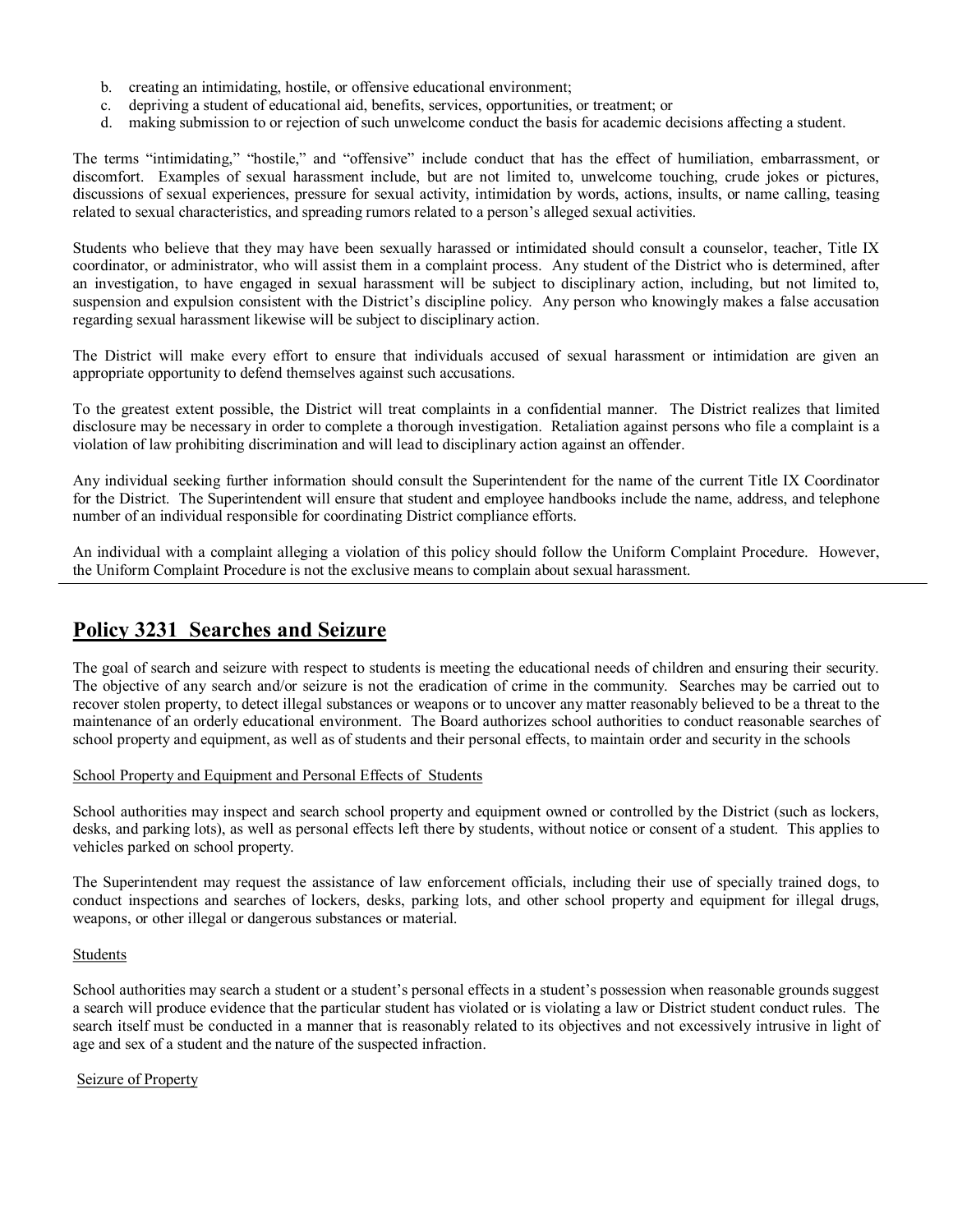When a search produces evidence that a student has violated or is violating either a law or District policies or rules, such evidence may be seized and impounded by school authorities and disciplinary action may be taken. As appropriate, such evidence may be transferred to law enforcement authorities.

#### Law Enforcement Agencies

The District will cooperate with known or identified legal representatives of the Billings Police Department, Sheriff's Office or Probation Office. When a law enforcement officer comes to a school and properly identifies himself and his purpose, the administration will cooperate with him by promptly making available those students requested for interview at school, or upon the production of an arrest warrant to be taken into custody by the law enforcement officer. It shall be the responsibility of the law enforcement officer to notify the parents or guardian of the students interviewed and/or taken into custody. In addition, a good faith attempt shall be made by school personnel to notify the parents or guardian.

## *Procedure 3231P1 Searches and Seizures*

#### Searches of Students and Their Property

Searches may be carried out to recover stolen property, to detect illegal or prohibited substances, items, or weapons; or to uncover any matter reasonably believed to be a threat to the health, safety, or maintenance of an orderly educational environment.

#### SEARCHES UPON INDIVIDUALIZED SUSPICION

- A. Searches of a student and/or the student's personal effects in the student's possession must be based on reasonable suspicion that the student(s) has violated school rules or the law.
- B. School officials responsible for conducting the search must be able to clearly articulate which school rule or law has allegedly been violated and establish that the search is reasonable in its inception.
- C. The information which forms the basis of the search and connects the student to the violation must be both recent and credible.
- D. Searches of a student and/or the student's personal effects in the student's possession must be conducted in a manner which is reasonably related to its objectives and reasonable in scope in light of the age and sex of the student along with the nature of the infraction. Highly intrusive searches require a high degree of individualized suspicion based upon specific and reliable evidence and should never be taken unless serious infractions, such as possession of drugs or weapons, are suspected. If a highly intrusive search is necessary, an attempt will be made to contact the parent or legal guardian prior to the search. An intrusive search shall to be conducted in consultation with/by law enforcement and/or an Executive Director or the Superintendent.

#### SEARCHES OF SCHOOL PROPERTY

- A. School officials may inspect and search school property and equipment owned or controlled by the school (such as lockers, desks, and parking lots), as well as personal effects left there by the student(s), without notice or consent of the student(s).
- B. The principal may request the assistance of law enforcement officials in a search of school property or may conduct such searches through the use of specially trained dogs in accordance with procedures set forth below.

#### ADMINISTRATIVE SEARCHES

School officials may undertake a search of a number of students and their possessions without an individualized suspicion of wrongdoing by a particular student provided the following conditions have been met:

1. There is a recognized problem, such as drug use or possession of weapons in the school, and other methods of addressing the problem have not been effective.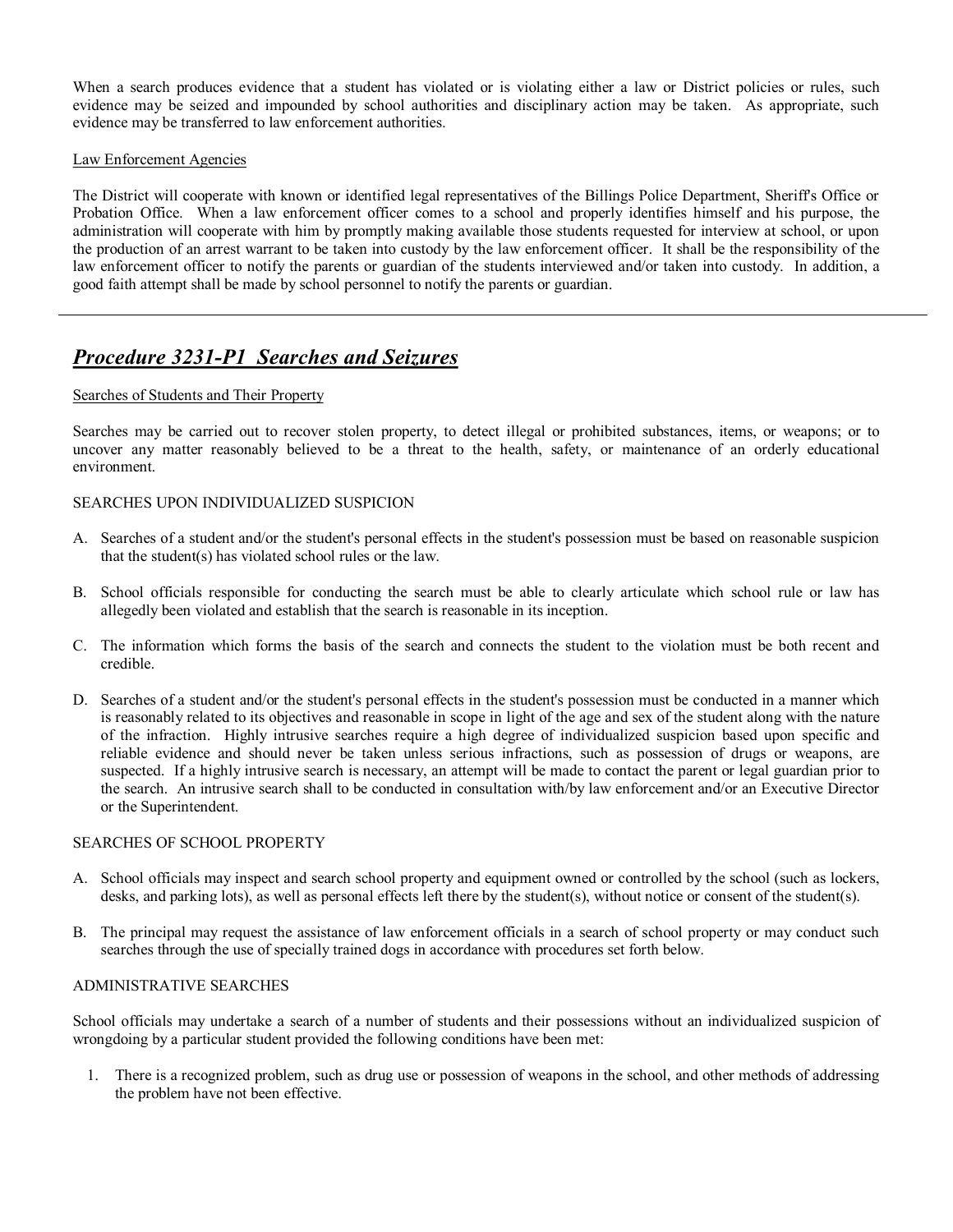- 2. The problem has been acknowledged and recognized by the building principal and the parents of students attending there. The principal or other administrator may involve parents using whatever means of communication is customary in that school.
- 3. Parents and students have been given written notice that administrative searches will take place, the reason for the searches, and the procedure to be followed.

Administrative searches may take place even if these conditions have not been met if school officials have knowledge of a specific act or violation (such as a theft or the existence of weapons in the school which pose an immediate risk to student safety and school discipline), but do not know which particular student is involved.

In either situation, an administrative search must be minimally intrusive and minimally disruptive. No student should be singled out when there is no evidence to support an individualized suspicion to search.

#### ADMINISTRATIVE SEARCH PROCEDURES

#### A. Clothing and Personal

School officials shall request the student to remove all items from pockets or other personal effects. Backpacks, purses and the like shall be opened for the school official to search. If confiscated for inappropriate use or for violation of school rules, cell phones, and other electronic devices may be searched for messages, graphics, photos, and other electronically-stored data.

#### B. Automobiles

A vehicle parked on school property may be searched in the same manner as school property (i.e., lockers). School officials shall request the student to open the vehicle for a search. If the student does not cooperate, law enforcement will be notified to assist. The vehicle may be impounded pending the completion of the search. Any expenses incurred during this process will be at the owner's expense.

#### C. Dog Searches

- 1. The high school/middle school principal shall notify the Executive Director of Secondary Education, and the elementary principal shall notify the Executive Director of Elementary Education of the time frame in which a dog search will be conducted.
- 2. The principal shall determine the time and date of the search and coordinate with the School Resource Officer, local law enforcement, or a private security firm. Scheduling arrangements shall be kept confidential, and dog searches will be unannounced.
- 3. If a particular locker is identified by the dog, the locker will be searched by the building administrator. If contraband is found, it will be turned over to law enforcement.
- 4. If a particular vehicle is identified by the dog during a parking lot search, the driver or owner of the car will be located and asked to open the car so it can be searched. If the student does not consent, law enforcement will be notified to assist.
- 5. The building principal will notify the respective Executive Director of the search results.

#### D. Alcohol Consumption Sensor

- 1. Procedure for Administering an Alcohol Consumption Test:
	- a. A student who is believed to be under the influence of alcohol while attending school or attending a school sponsored event should be escorted by the appropriate school official to a secure location in the building.
	- b. The appropriate school official should confront the student about the suspected consumption and notify the student that the alcohol detection test will be administered.
	- c. The alcohol detection test should then be administered.
	- d. If the presence of alcohol is detected, the student's parent or guardian should be notified to transport the student home.
	- e. Disciplinary action should be taken in accordance with School District policy. Law enforcement may be notified.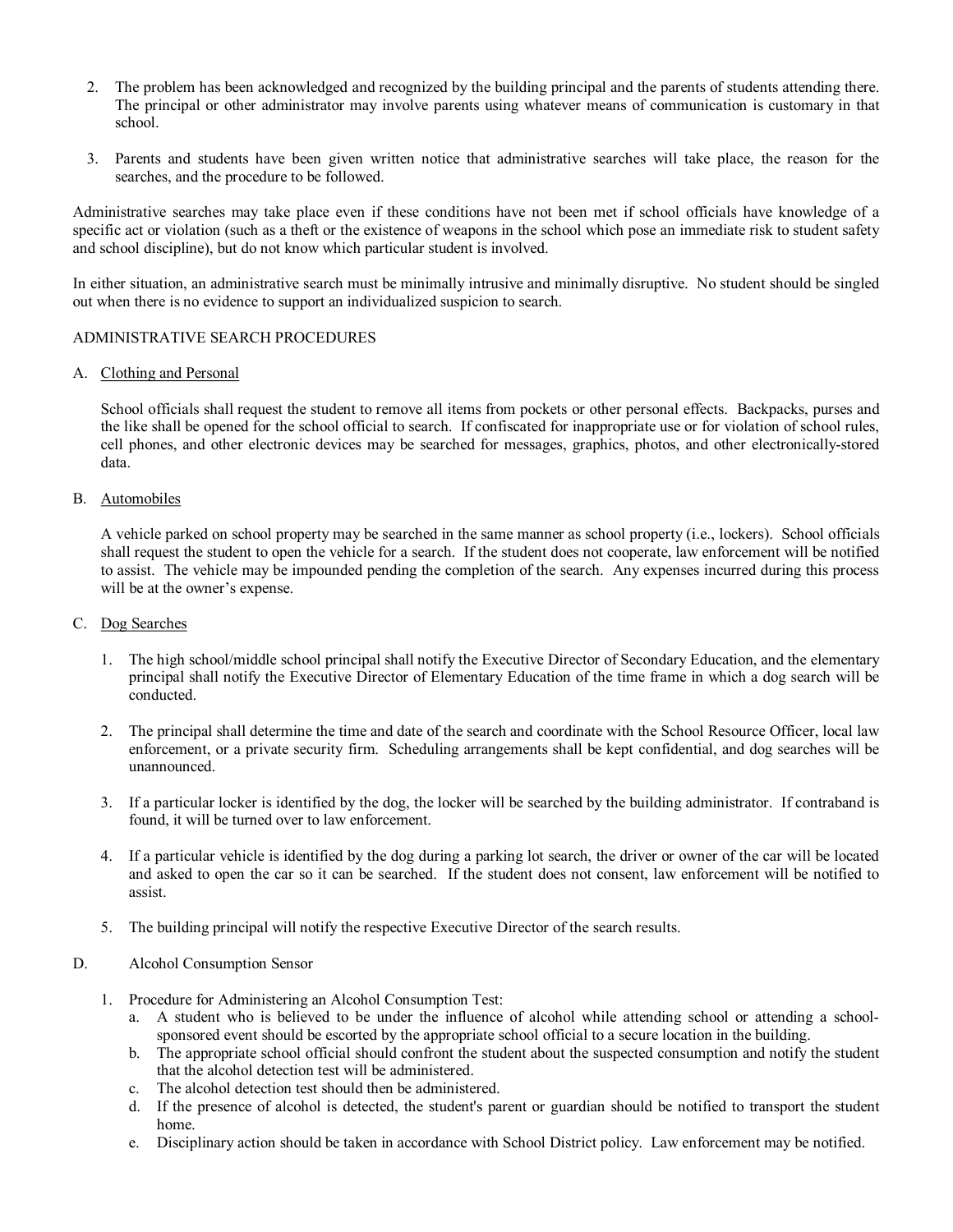- f. Refusal by the student to comply with the above procedures will be treated as defiance. The consequences for the defiance will be the same as being under the influence of alcohol. If the parent/guardian disputes the results, they can have a test done at their own expense by an outside agency within four hours, at an agreed upon site.
- g. The student will not be allowed to return to school until the test results are provided to the school.

#### SEIZURE OF PROPERTY/PARENTAL NOTIFICATION

If a search produces evidence that the student has violated or is violating either the law or the District's policies or rules, such evidence may be seized and impounded by school authorities, and disciplinary action may be taken. Such evidence may be transferred to law enforcement authorities.

The student(s) will be taken to a designated area, and the parent(s) of the student(s) will be contacted.

# **Policy 3235 Video Surveillance**

The Board authorizes the use of video cameras on District property to ensure the health, welfare, and safety of all staff, students, and visitors to District property and to safeguard District buildings, grounds, and equipment. The Superintendent will approve appropriate locations for video cameras.

The Superintendent will notify staff and students through staff and student handbooks or by other means that video surveillance may occur on District property.

The District may choose to make video recordings a part of a student's discipline record. The District will comply with all applicable state and federal laws related to record maintenance and retention.

Video recordings will be totally without sound.

# *Procedure 3235P1 Video Surveillance*

#### **School Buses/Vehicles**

Security cameras on a school bus not only provide a safeguard against illegal entry, vandalism and as a means to monitor behavior but also protect students and school bus drivers from being wrongly accused of participation in illegal or unacceptable behavior

#### **PROCEDURE FOR USE OF SECURITY CAMERA RECORDING IN BUSES/VEHICLE**

- A. A request for a camera to be placed on a bus may be made by:
	- 1. An administrator from School District #2;
	- 2. A supervisor/manager of First Student Transportation.

Note: There are four to five cameras available and 15 to 20 buses with camera boxes.

- B. The camera is active:
	- 1. During the requested runs which may include the a.m., p.m., midday, field trips, and shuttles;
	- 2. Often times a combination of runs will be recorded even though only a specific run is being monitored.
- C. The following will have access to the recording:
	- 1. An administrator of School District #2 or other appropriate School District #2 employee(s);
	- 2. A supervisor or manager of First Student Transportation and the appropriate school bus driver(s);
	- 3. Parent(s)/guardian(s) under the supervision of an authorized adult may view the recorded activity of his or her own student(s). The viewed segment may be as short as one second in length.
	- 4. Student(s) under the supervision of an authorized adult, as part of a specific investigation or disciplinary action;
	- 5. Investigative agencies when evidence of criminal activity exists;
	- 6. Other person(s) as designated by First Student Transportation or School District #2 to assist in an investigation or identification of a student(s).
- D. A recording may be kept:
	- 1. Until the disciplinary action or investigation has been resolved satisfactorily;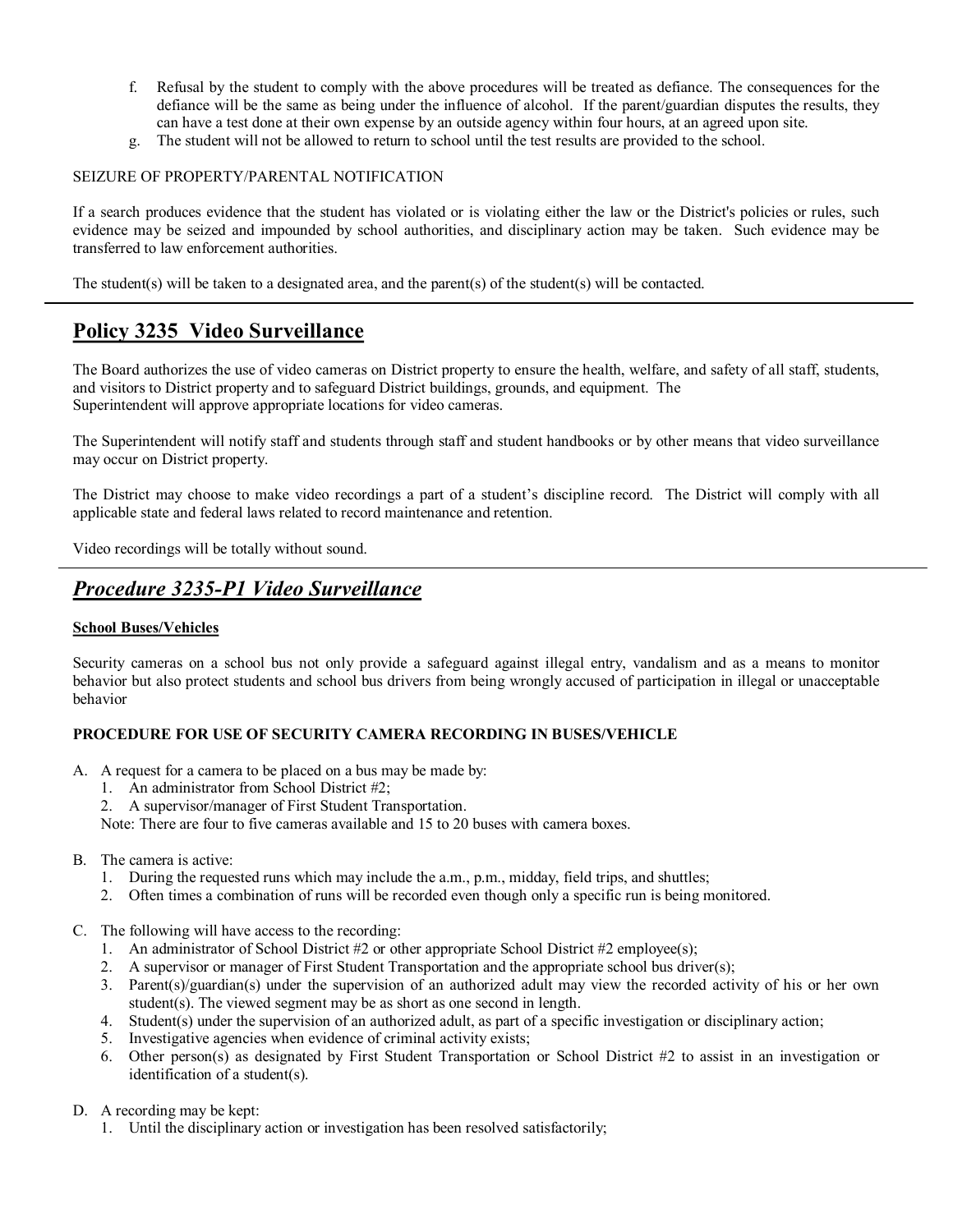2. Permanently if requested or deemed necessary by an administrator of School District #2 or the Manager of First Student Transportation.

#### **School Buildings and Grounds**

Security cameras in a school building and on school grounds provide not only a safeguard against illegal entry and vandalism, but also protect students and staff from being wrongly accused of participation in illegal or unacceptable behavior. School administration recognizes the importance of protecting the identity of those filmed. Consequently, although the system is active and recording 24 hours a day, seven days a week, the system is not humanly monitored 24 hours a day, seven days a week.

Students and parents will be notified in the student handbook of the system's existence, purpose, and the procedures for use.

#### **PROCEDURE FOR USE OF SECURITY CAMERA RECORDING IN SCHOOL BUILDINGS AND ON SCHOOL GROUNDS**

- A. The real time image and/or the recording may be viewed:
	- 1. During an orientation activity that may involve parents, staff or students;
	- 2. During the course of an investigation or as part of the process for identifying a student or other district employees.
- B. The following will have access to the recording:
	- 1. The school administrators and site School Resource Officer (SRO);
	- 2. Investigative agencies (e.g. the Fire Department) when evidence of criminal activity exists;
	- 3. Parents, under the supervision of an authorized adult, may view the recorded activity of their own student(s). The viewed segment may be as short as one second in length.
	- 4. Students, under the supervision of an authorized adult, as part of the orientation to the system or as part of a specific investigation.
- C. A recording may be kept permanently:
	- 1. If an investigative agency wants the record for later court procedures;
	- 2. If there is an internally anticipated future need such as when there are chronic issues (e.g. harassment, vandalism).
- D. A recording may be kept:
	- 1. Digitally on the hard drive where it remains until recorded over (a maximum of 18 days);
	- 2. On a CD which will be kept in the school vault.
- E. A recording may be kept:
	- 1. Either until the involved student(s) graduates or until the criminal investigation is completed, whichever is later.

## **Policy 3250 Student Discipline**

The Board grants authority to a teacher or principal to hold a student to strict accountability for disorderly conduct in school, on the way to or from school, or during intermission or recess.

Out-of-school conduct which is recognized to be within the jurisdiction of the school includes acts which:

- 1) tend to demoralize other students in the school,
- 2) are detrimental to the overall good order and best interests of the school
- 3) produce an immediate effect on the discipline, function or general welfare of the school, or
- 4) impact the physical or emotional safety and/or the care for and well being of the school's students, staff or property

This District may assign consequences to any student guilty of gross disobedience or misconduct, including, but not limited to instances set forth below.

- A. Using, possessing, distributing, purchasing, or selling tobacco products.
- B. Using, possessing, distributing, purchasing, or selling alcoholic beverages. Students under the influence of alcohol will not be permitted to attend school functions and will be treated as though they had alcohol in their possession.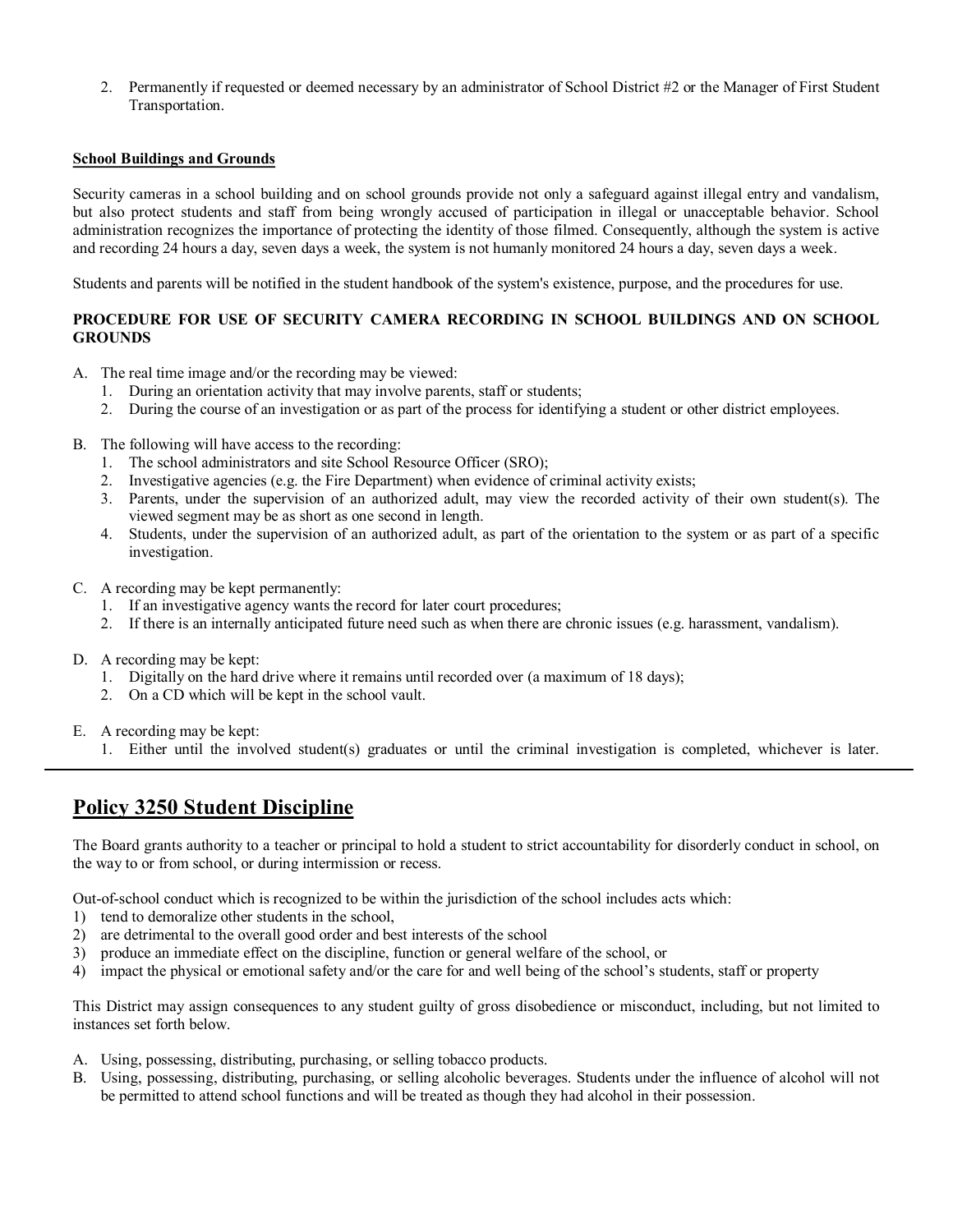- C. Using, possessing, distributing, purchasing, or selling illegal drugs or controlled substances, lookalike drugs, and drug paraphernalia. Students who are under the influence of such substances will not be permitted to attend school functions and will be treated as though they had drugs in their possession.
- D. Using, possessing, controlling, or transferring a weapon in violation of the "Possession of a Weapon in a School Building" section of this policy.
- E. Using, possessing, controlling, or transferring any object that reasonably could be considered or used as a weapon.
- F. Disobeying directives from staff members or school officials or disobeying rules and regulations governing student conduct.
- G. Using violence, force, noise, coercion, threats, intimidation, fear, or other comparable conduct toward anyone or urging other students to engage in such conduct.
- H. Causing or attempting to cause damage to, or stealing or attempting to steal, school property or another person's property.
- I. Engaging in any activity that constitutes an interference with school purposes or an educational function or any other disruptive activity.
- J. Unexcused absenteeism, truancy statutes and Board policy will be utilized for chronic and habitual truants.
- K. Hazing or bullying.
- L. Forging any signature or making any false entry or attempting to authorize any document used or intended to be used in connection with the operation of a school.
- M. Violation of the district's Acceptable Use Policy regarding electronic equipment.
- N. Transfer of bodily substances.
- O. Plagiarism or cheating.

These grounds stated above for disciplinary action apply whenever a student's conduct is reasonably related to school or school activities, including, but not limited to the circumstances set forth below:

- · On, or within sight of, school grounds before, during, or after school hours or at any other time when school is being used by a school group.
- Off school grounds at a school-sponsored activity or event or any activity or event that bears a reasonable relationship to school.
- Travel to and from school or a school activity, function, or event.
- Anywhere, conduct may reasonably be considered to be a threat or an attempted intimidation of a staff member or an interference with school purposes or any educational function

#### Disciplinary Measures

Disciplinary measures include, but are not limited to:

- expulsion
- suspension
- detention, including Saturdays
- school community service
- loss of student privileges
- loss of bus privileges
- notification to juvenile authorities and/or police
- restitution for damages to school property

No District employee or person engaged by the District may inflict or cause to be inflicted corporal punishment on a student. Corporal punishment does not include reasonable force District personnel are permitted to use as needed to maintain safety for other students, school personnel, or other persons, or for the purpose of self-defense.

#### Gun-Free Schools

The Board will expel any student who uses, possesses, controls, or transfers a firearm, or any object that can reasonably be considered, or looks like, a firearm fora definite period of time of at least one (1) calendar year. The Board may modify an expulsion period on a case-by-case basis. A building administrator will notify the criminal justice or juvenile delinquency system of any student who brings a firearm to school.

When a student violating this gun-free policy is identified as disabled, either under the IDEA or Section 504 of the Rehabilitation Act of 1973, a building administrator must determine whether a student's conduct is related to a disability. If a violation of policy is due to a disability recognized by the IDEA or Section 504, lawful procedures for changes in placement must be followed.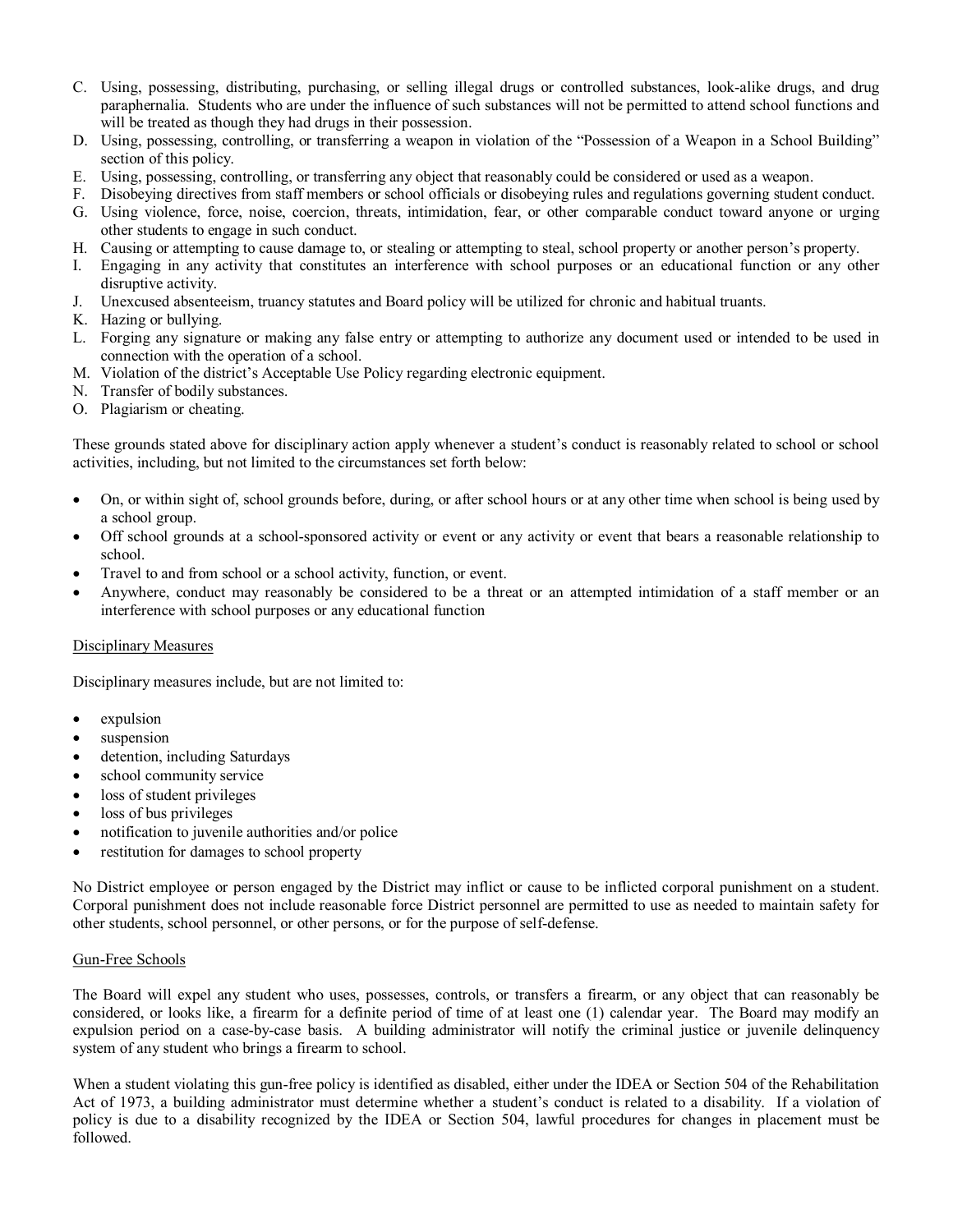The Board will grant a hearing for any student subject to an expulsion in accordance with  $\S 20-5-202$ , MCA, and Policy 3300.

#### Possession of a Weapon on School Property

For the purposes of this section only, "school property" means all property owned or leased by a local school district that are used for instruction or for student activities; "weapon" means any object produced or used to threaten or cause bodily harm.

The District will refer to law enforcement for immediate prosecution any person who possesses, carries, or stores a weapon in a school building, except as provided below, and the District may take disciplinary action as well in the case of a student. In addition, the District will refer for possible prosecution a parent or guardian of any minor violating this policy on grounds of allowing a minor to possess, carry, or store a weapon in a school

The Board may grant persons and entities advance permission to possess, carry, or store a weapon in a school building. All persons who wish to possess, carry, or store a weapon in a school building must request permission of the Board at a regular meeting. The Board has sole discretion in deciding whether to allow a person to possess, carry, or store a weapon in a school building.

This policy does not apply to law enforcement personnel.

#### Delegation of Authority

The Board grants authority to any teacher and to any other school personnel to impose on students under their charge any disciplinary measure, other than suspension or expulsion, corporal punishment or in-school suspension, that is appropriate and in accordance with policies and rules on student discipline. The Board authorizes teachers to remove students from classrooms for disruptive behavior.

## **Form 3250-F1**

#### **BILLINGS PUBLIC SCHOOLS STUDENT/PARENT /PRINCIPAL AGREEMENT FOR ELIMINATING GUNS AND OTHER WEAPONS FROM SCHOOLS**

While the elimination of guns and weapons from schools is the responsibility of all segments of the school and society, three individuals have especially crucial responsibility: the student, parent, and principal. This agreement draws attention to the specific responsibilities of those three individuals.

#### **BY ACKNOWLEDGING RECEIPT OF THIS** *DISTRICT HANDBOOK***, WE AGREE TO THE FOLLOWING COMMITMENTS TO SAFETY IN OUR SCHOOLS:**

#### **STUDENT**

- · I agree not to bring or have in my possession any weapon or gun on school property or at any school event.
- · I will tell my peers to seek adult assistance when conflict situations begin to get out of control.
- · I will not carry another person's gun or weapon while on school property.
- If I see a gun or other weapon on campus or at a school event, I will immediately alert an administrator, counselor, teacher or school resource officer about its existence. Every effort will be made to maintain confidentiality.
- I understand that violating school board guidelines and procedures will result in long-term suspension/expulsion proceedings.

#### **PARENT/GUARDIAN**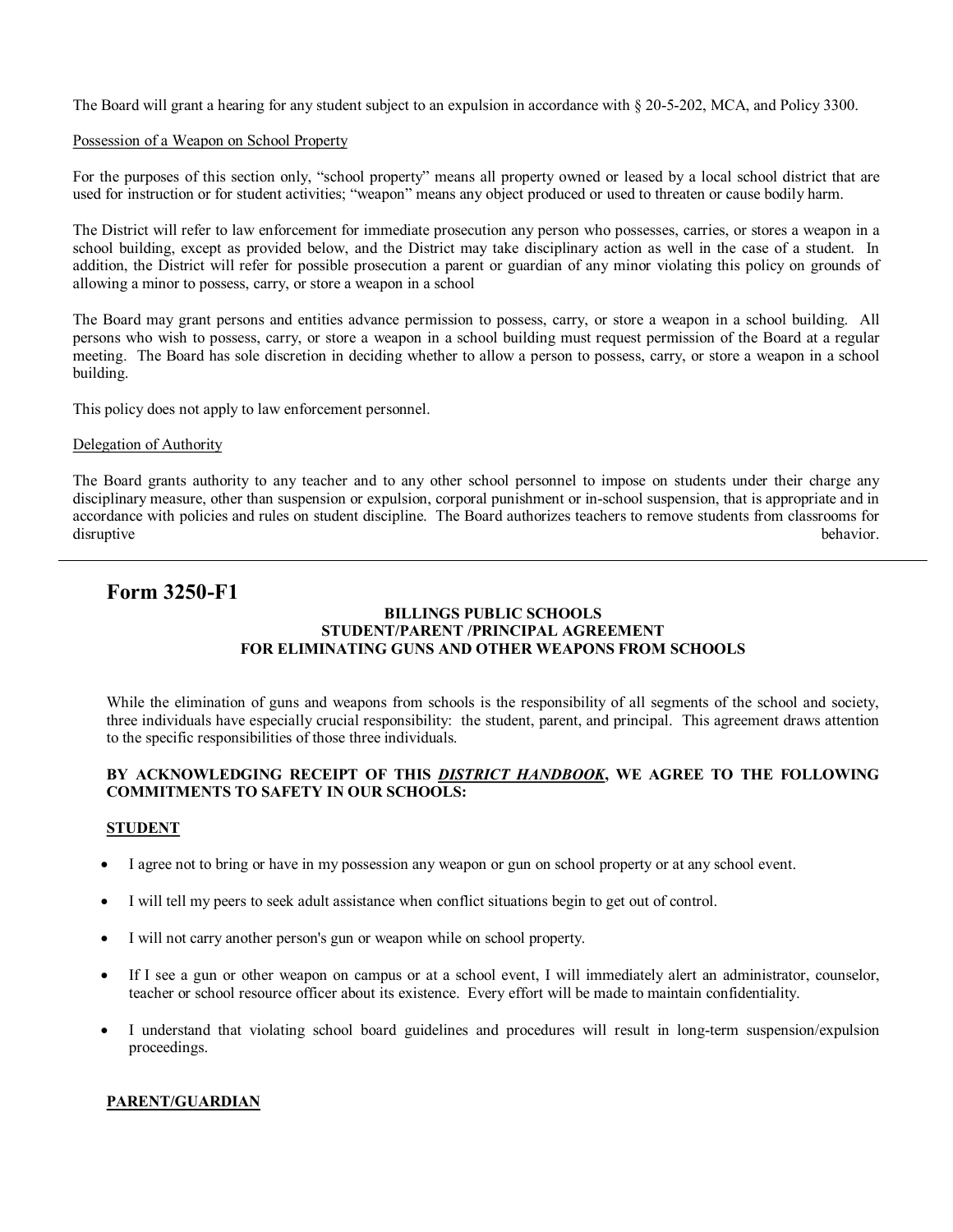- · I will teach my children, including by personal example, about the dangers and consequences of guns and weapons use, and I will keep any guns and all weapons I own safely away from my children.
- I will support the school's policies to eliminate guns and weapons on school property and work with the school in developing programs to prevent violence.
- · I will carry out my responsibility to teach my children how to settle arguments without resorting to violence, to encourage him/her to use those ideas when necessary and to follow school guidelines for reporting guns and weapons they see to an appropriate adult.
- I understand that the violation of school board guidelines and procedures by my child, will result in long-term suspension/expulsion proceedings.

#### **PRINCIPAL**

- · I will support Community Crime Stoppers to ensure that students and parents have an anonymous way to report to an adult any guns or other weapons they see on campus.
- · I will promote conflict resolution instruction for all students as part of the curriculum.
- · I will communicate the school's policies on guns and weapons to all participants in the school community and focus upon the responsibilities we all have.
- I will use the school's student leadership groups and student meetings to obtain ideas to develop a safe school environment.
- · I will report all guns and other weapons violations to law enforcement officials, according to established procedures.
- Following school board guidelines and procedures, I will initiate long-term suspension/expulsion proceedings against any student who violates this contract.

*Adapted from the National Association of Secondary School Principals July 2003* 

## *Procedure* 3250-P1 Student Discipline

#### Hazing

Our schools are places of learning and development. District policy specifically prohibits using violence, force, noise, coercion, and threats, or urging other students to engage in such conduct.

Generally, hazing means committing an act against a student, or coercing a student into committing an act that creates a risk of harm to a person in order for the student to be initiated into or affiliated with a student activity, organization or club, or for any other purpose.

Hazing or bullying include, but is not limited to:

- 1. Any type of physical brutality
- 2. Any type of physical activity or other type of activity that subjects a student to an unreasonable risk of harm that adversely affects the mental or physical health or safety of the student
- 3. Any activity that discourages a student from being in school
- 4. Any activity that is in violation of the law or school rules
- 5. Knowingly aiding and abetting another person who is engaged in hazing

All students and staff of Billings Public Schools are required to report any alleged hazing or bullying violations to school administration.

Discipline for students involved in hazing may include one or more of the following: conference with warning notice, detention, suspension, expulsion from school, and it may also include suspension or expulsion from activities. Certain offenses may be referred for criminal charges.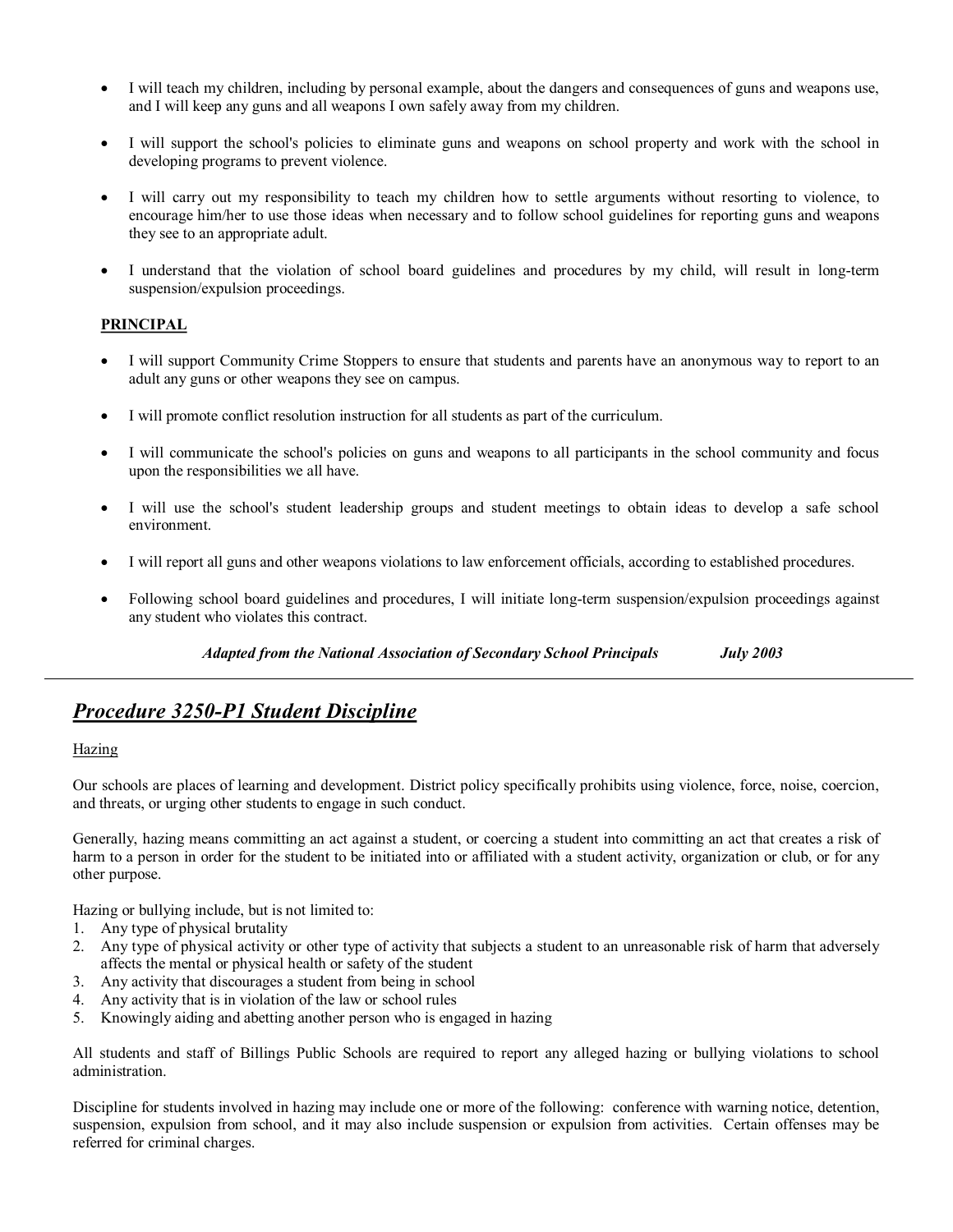# *Procedure* 3250-P2 Student Discipline

#### Student Responsibilities

Each student is expected to strive to take full advantage of his/her educational opportunities and to do his/her best in all areas of school life. Each student has the right to an education in an orderly, safe, and sanitary atmosphere and is expected to contribute to his/her environment by meeting the following responsibilities:

- 1. Respect and work cooperatively with his/her fellow students and school staff.
- 2. Be punctual and regular in school attendance.
- 3. Respond positively and promptly to direction by faculty or staff members.
- 4. Refrain from fighting or other abusive behavior directed toward any student, faculty or staff member. Hazing or bullying of students or staff members is not allowed.
- 5. Refrain from the use of profanity or vulgarity.
- 6. Avoid encouraging or assisting another student to take action that would subject a student to suspension or expulsion.
- 7. Refrain from possession or use of explosives, dangerous chemicals, or weapons on school property or at a school function.
- 8. Refrain from damage to or theft of personal property.
- 9. Refrain from unauthorized entry into or misuse or damage of school property. Scooters, bicycles, roller-blades, and skateboards cannot be used or ridden on school property.
- 10. Be financially responsible, with his/her parent or guardian, for willful damage or destruction of school property.
- 11. Refrain from the use of tobacco on school premises and at school functions.
- 12. Possession, use, and/or distribution of illicit drugs and alcohol on school premises or as a part of any school sponsored activity are strictly prohibited.
- 13. Avoid disruption, on or off school property, of the educational process or other school functions.
- 14. Refrain from allowing bodily substance to make physical contact with another person. Bodily substance includes, but is not limited to, feces, sperm, urine, blood, and saliva.
- 15. Refrain from possession or use of a weapon, which is anything that is or can be used to threaten, harm, or intimidate another person, regardless of its primary function.

Compliance with these guidelines of conduct is mandatory. Failure of a student to comply with these regulations constitutes an infringement upon the rights of other students and shall be subject to disciplinary action.

# *Procedure* 3250-P5 Student Discipline

#### Gun-Free Schools

In accordance with the provisions of the Gun-Free Schools Act, 20 USC 3351, any student who brings a firearm onto school property, except as provided below, shall be suspended or expelled for a period of not less than one calendar year unless modified by the Superintendent on the basis of facts determined through the hearing process.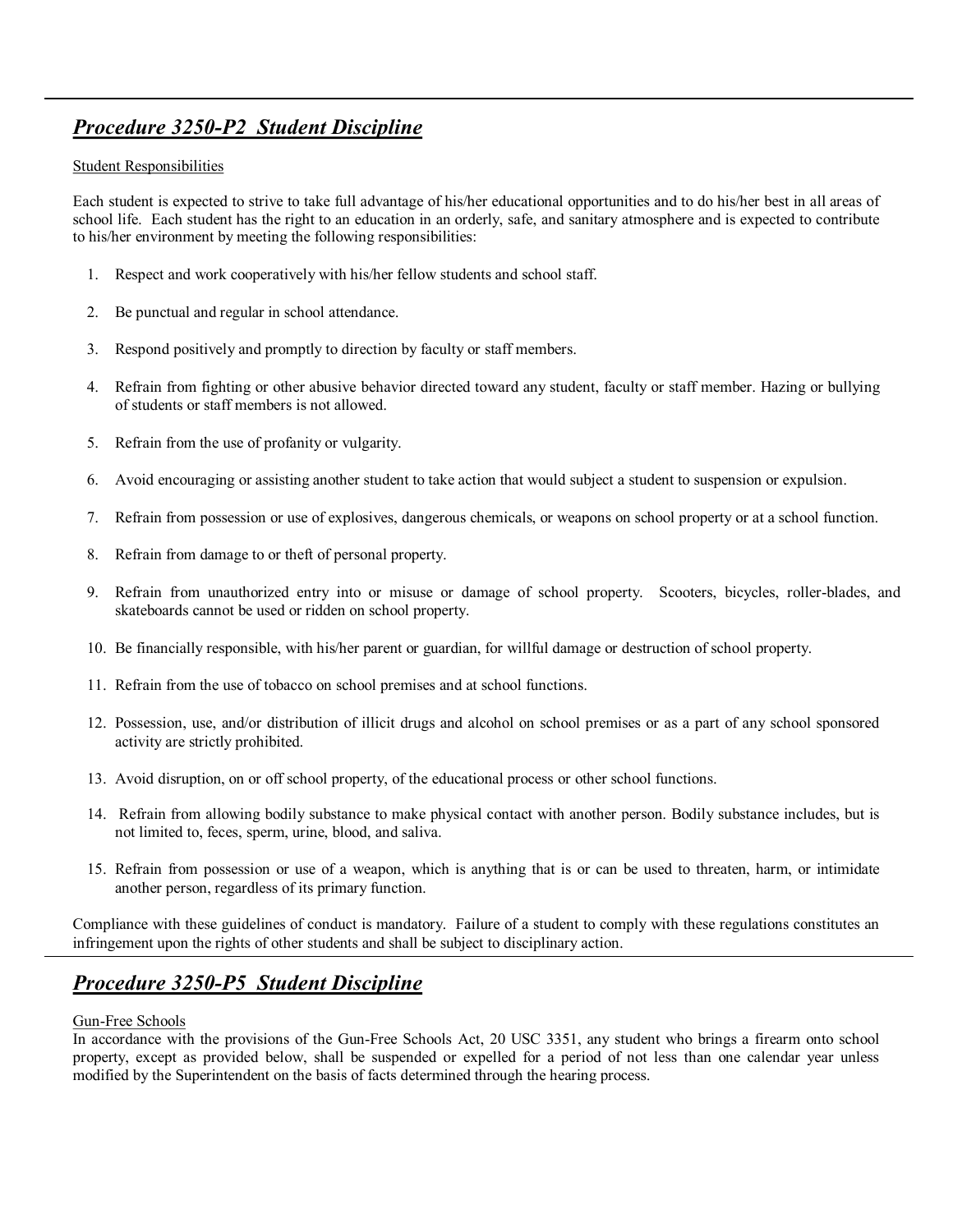In accordance with the provisions of the Gun-Free School Zones Act,  $18 \text{ USC } 922(q)$ , students and other authorized persons may bring unloaded firearms onto school property for use in instructional activities that have prior written permission of the District Superintendent. At the conclusion of the activity, the firearms must be immediately removed from school property.

No student shall possess any firearm, without authorization, on school property, on the way to and from school, or during intermission or recess. Violation of this provision shall result in discipline up to and including expulsion. All students charged with violation of this procedure shall have the right to a hearing.

The term "firearm" shall be defined as provided in 18 USC 921. This term shall include any weapon which is designed, or may be readily converted, to expel a projectile by the action of an explosive, the frame or receiver of any such weapon, a muffler or silencer for such a weapon, or any explosive, incendiary or poison gas.

If a student violating this policy is identified as a child with disabilities either under the IDEA or Section 504, a determination must be made whether the child's conduct is related to the disability. If the violation of the procedure is due to a disability recognized by the IDEA or Section 504, lawful procedures for changes in placement must be followed for suspensions of greater than ten days.

Any student subject to expulsion shall be entitled to a hearing before the Board of Trustees in accordance with Section § 20-5-202, MCA. Nothing in this procedure shall prevent the Board of Trustees from making an alternative placement for a student in lieu of expulsion provided that such placement removes the student from the regular school program.

The District shall keep a record of all students disciplined under this procedure and the circumstances surrounding their discipline, including the number of students expelled and the types of weapons involved. This information shall be provided to local law enforcement authorities and other governmental agencies as required by law.

This procedure in no instance applies to law enforcement officers and other officials provided for in law.

## **Procedure** 3250-P6 Student Discipline

#### Detention

For minor infractions of school rules or regulations, or for minor misconduct, staff may detain students after school hours for not more than 60 minutes on one or more days. Students may be required to attend Saturday detention for up to four hours.

Preceding the assessment of such consequences, the staff member shall inform the student of the nature of the offense charged and/or the specific conduct which allegedly constitutes the violation. The student shall be afforded an

opportunity to explain or justify his/her actions to the staff members.

After school detention shall not begin until the parent has been notified (except in the case of the adult student) for the purpose of informing him/her to make arrangements for the necessary transportation of the student when he/she has been detained after school hours for corrective action or punishment.

Students detained for corrective action or punishment shall be under the direct supervision of the staff member or another member of the professional staff.

# **Procedure 3340-P1 Chemical Use and Student Activities**

#### Chemical Use Procedure

#### **Introduction**

Participation in school extra- and co-curricular activities is voluntary and is a privilege extended to the students who are willing to make the commitment to adhere to the rules that govern the program. The loss of human potential, associated health hazards and negative effects on school attendance and grades caused by the use of chemicals are of major concern. Participation in organized activities can contribute to the all-around development of young men and women and adherence to this procedure will serve the following purposes: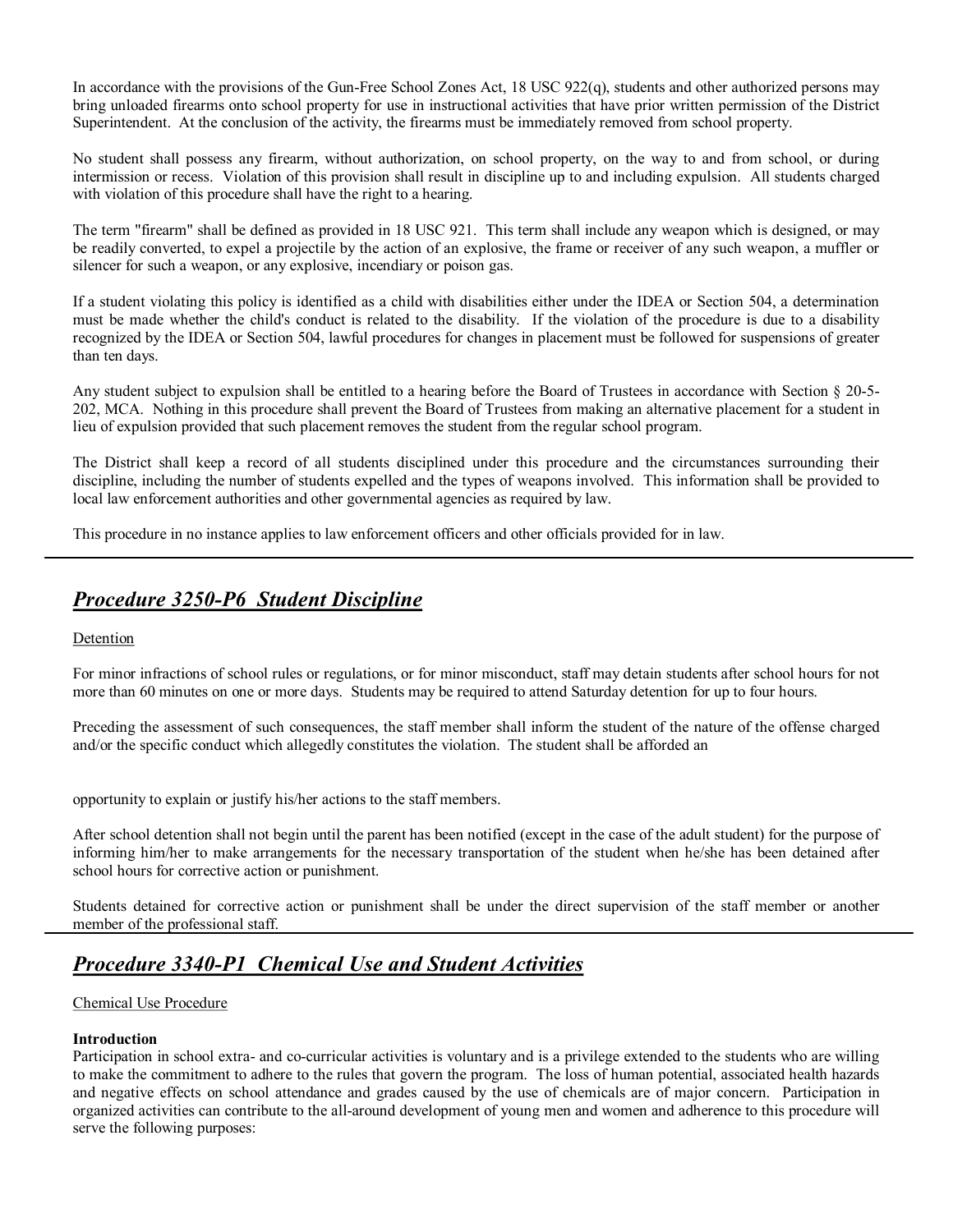To emphasize concern for the health and well-being of students while participating in activities,

- To provide a chemical-free environment that will encourage healthy development,
- To diminish chemical use by providing an education assistance program,
- To promote a sense of self-discipline among students,
- To confirm and support existing state laws which prohibit the use of mood-altering chemicals,
- To emphasize standards of conduct for those students who through their participation are leaders and role models for their peers and younger students,
- To assist students who desire to resist peer pressure, which often directs them toward the use of chemicals.

#### **Coverage**

This procedure covers the use, possession, sale or distribution of alcohol, illegal drugs, tobacco, and the abuse of prescription or non-prescription drugs. The procedure is not intended to apply to the use of prescribed drugs, under a doctor's supervision, when those drugs are used in the prescribed manner. Possession is defined as having a prohibited substance in personal possession or knowingly being present at a function or gathering at which prohibited substances (except tobacco) are being used, family and civic/community functions excluded. This procedure applies to all Billings Public Schools middle and high school students who are involved in the co-curricular and extracurricular activities program. This procedure covers only those functions deemed by the principal to be totally extra-curricular for middle schools and high schools. The student should attend practice but not play in games during the suspension. High school intramurals are not considered a competitive activity and are not included by this policy.

#### **Duration**

This procedure is in effect for all students each school year from the date of the first practice for fall activities (August) until the last scheduled day of school (June) or the last activity is completed (i.e. if activities are after last day of school). Students are subject to the policy full time. Violations are cumulative throughout the student's period of attendance in middle or high school. Violations do not carry over from middle to high school (example: first violation in  $7<sup>th</sup>$  grade, second in eighth. Student enters high school. First violation in  $9<sup>th</sup>$ , second in  $11<sup>th</sup>$ , etc.)

#### Referrals

- Self-Referral Students are encouraged to turn themselves in to a school official when a violation occurs. Referral by the student's parent is also considered a self-referral. If a student has self-referred, the 2-week suspension required as part of a first violation is not imposed **EXCEPT** when the student has had an MIP or a DUI. Students who have an MIP or a DUI must serve consequences from the legal system, as well as suspension from activities
- .Other Referrals <sup>A</sup> school staff member is made aware of use or abuse by <sup>a</sup> reliable source (i.e., police officer, immediate faculty or administration).
- Honesty Clause If, when confronted by a school official, the student is honest, then the consequences shall be the minimum for that violation. If the student denies involvement and conclusive evidence is later established, the suspension for that violation shall be doubled.

#### Consequences

Athletics, cheerleading, drill teams, competitive speech/debate (competitive teams and direct support groups with set competition seasons).

#### FIRST VIOLATION

- a. Notification of student's parent, coach/sponsor by school administrator. A meeting will be held with parents whenever possible.
- b. District approved drug awareness program must be completed during the first scheduled offering.
- c. Suspension from the current and/or next activity for two (2) competitive weeks, to begin with first scheduled competition week. Student must attend all practice sessions.

#### SECOND VIOLATION

- a. Meeting of student, coach/sponsor, school administrator and parent (whenever possible).
- b. Suspension from the current and/or next activity for four (4) competitive weeks, to begin with first scheduled competition week. May not resume competition until "c" (below) is completed. Student must attend all practice sessions.
- c. The student must obtain a professional evaluation for substance abuse before he/she is again allowed to participate.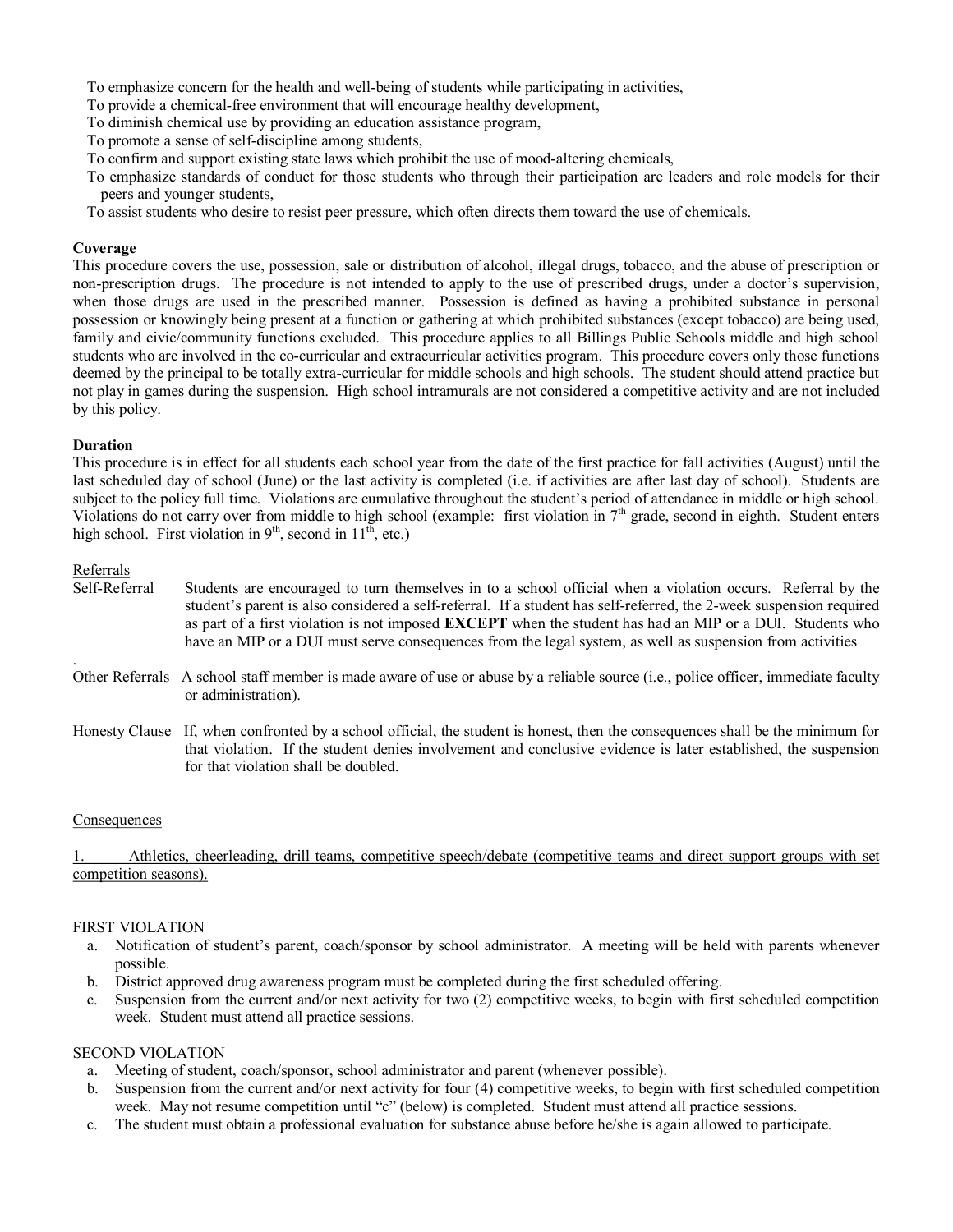#### THIRD VIOLATION

- a. Meeting of student, coach/sponsor, school administrator and parent (whenever possible).
- b. Immediate suspension from the school activity(ies) for the remainder of the school year or for eight (8) competitive weeks, whichever is longer.
- c. Referral for professional help.

#### FOURTH AND SUBSEQUENT VIOLATION

- a. Immediate suspension from school activities for one (1) calendar year.
- b. Referral for professional help.

#### 2. Music, non-competitive drama, all elected school officers and representatives (non-competitive activities with variable event schedules).

#### FIRST VIOLATION

- a. Meeting of student, coach/sponsor, school administrator and parent (whenever possible).
- b. District approved drug awareness program must be completed during the first scheduled offering.
- c. Suspension from the activity for the next two (2) scheduled events, only one of which may be the next scheduled academic concert (fall, holiday, winter, spring).

In the case of non-competitive drama (school plays), the suspension will be for the next performance. Student must attend all practice sessions. Missed events that are graded activities (four concerts) must be allowed alternative assignments.

#### SECOND VIOLATION

- a. Meeting of student, coach/advisor, school administrator and parent (whenever possible).
- b. Suspension from the activity for the next four (4) scheduled events, only two of which may be the next scheduled academic concerts (fall, holiday, winter, spring). In the case of school plays, the next two (2) performances. Student must attend all practice sessions. Missed events that
- are graded activities (four concerts) must be allowed alternative assignments.
- c. The student must obtain a professional evaluation for substance abuse before he/she is again allowed to participate.

#### THIRD VIOLATION

- a. Meeting of student, coach/advisor, school administrator and parent (whenever possible).
- b. Immediate suspension from the school activity(ies) for eight (8) scheduled events.
- c. Referral for professional help.

#### FOURTH AND SUBSEQUENT VIOLATION

- a. Immediate suspension from school activities for one (1) calendar year.
- b. Referral for professional help.

Student in multiple activities: students in multiple activities at the same time will suffer the outlined consequences in each activity (example: football/band student will be suspended for two competitive weeks in football and two events in band upon the first offense if the case is not a self referral).

- a. On a first violation a multiple activity student shall, as a consequence, not be suspended for more than four (4) events if in two (2) activities or six  $(6)$  events if in three (3) or more activities. If athletics is one of the activities, then the two competitive week suspension must be enforced. An attempt must be made to apply consequences to at least one event in each activity.
- b. If a one (1) sport athlete violates the procedure (first violation only) during the first sixty (60) days following the completion of their sport, so that the competitive week suspension will not be carried out until the athlete's competitive season the following school year, the administrator and athlete may agree to substitute twenty (20) hours of community and/or school service for the competitive week suspension. The administrator would determine what the service would be and would be responsible for supervising its completion.
- c. A second, third, or subsequent violation will result in a full application of the consequences for each activity as outlined in sections 1 and 2 above.

# *BPS Chemical Use Procedure*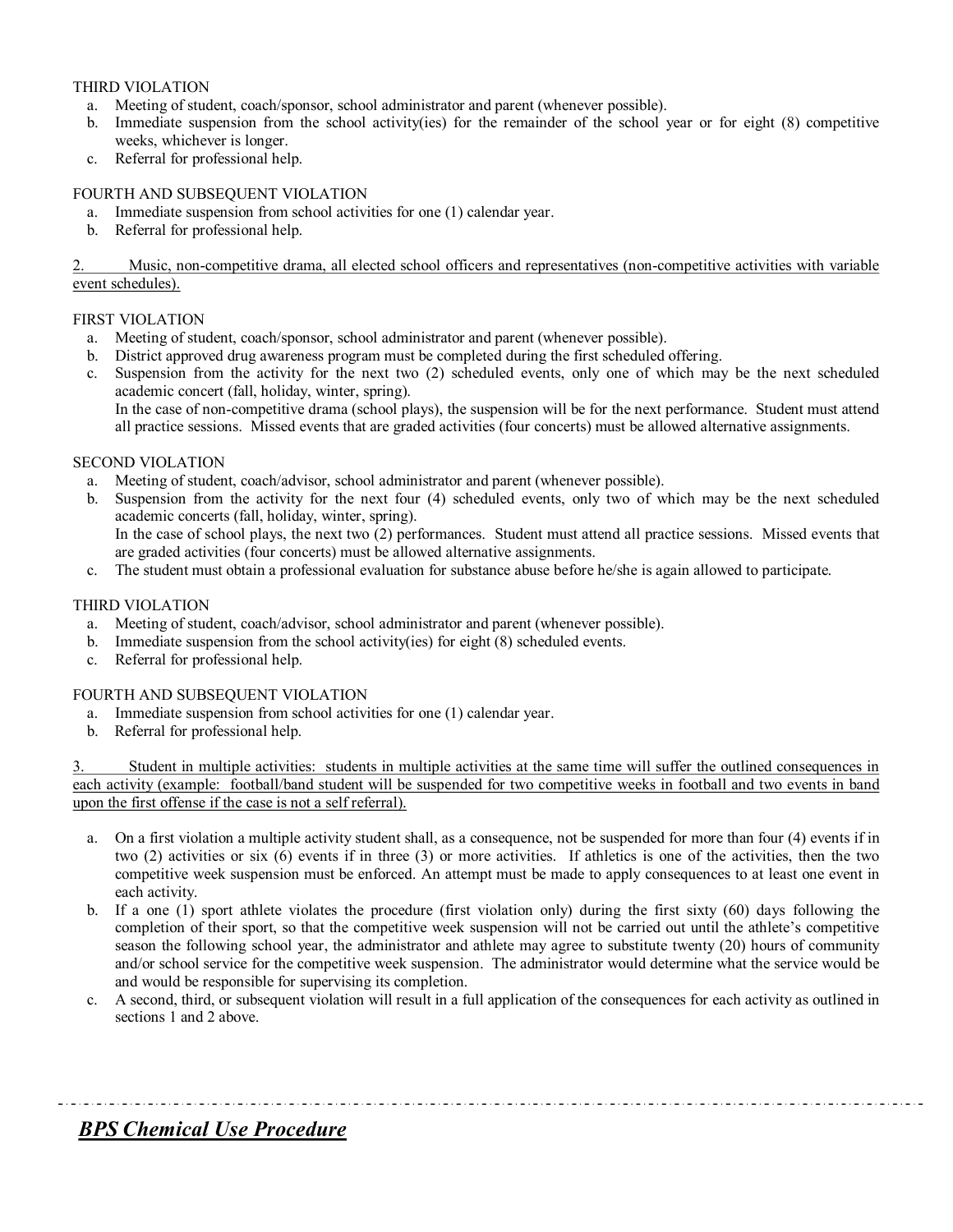## *Questions and Answers*

- 1. **Question:** Does the definition of possession mean that students who knowingly attend keggers, house parties, etc., that involve prohibited chemicals are in violation even if they are not using? **Answer:** Yes. According to the District's definition of possession, "knowingly being present at a function or gathering at which prohibited substances are being used" is a violation.
- 2. **Question:** : How does a student who has not been identified as an activity participant fit into the procedure? **Answer:** He or she is not subject to the procedure until identified as a participant in activities. Identification may come through past participation, anticipated participation due to community activities, or by asking the student their future plans and stating that if they later become involved the procedure becomes operational.
- 3. **Question:** Can an "other" referral be changed to a selfreferral simply to avoid a suspension? **Answer:** No. A selfreferral is possible only if the first time the administrator hears of the situation is from the violator him or herself.
- 4. **Question:** When should the honesty clause be used? **Answer:** In any case where the initial report does not constitute conclusive evidence, the honesty clause should be used.
- 5. **Question:** Can coaches or sponsors administer the policy on their own? **Answer:** No. A coach must immediately report any actual violations or rumored violations to the administrator in charge. That administrator is responsible for enforcing the procedure.
- 6. **Question:** Can coaches institute harsher consequences on members of their team? **Answer:** No. This policy is to be enforced as fairly and consistently as possible for all students in the district.
- 7. **Question:** Must a parent meeting be held? **Answer:** If at all possible, but in some cases a parent may be unable or may even refuse to attend. In those cases, a phone call may be the only possible contact.
- 8. **Question:** What happens if a student fails to attend the first scheduled chemical awareness class or misses a class session? **Answer:** He/she immediately becomes ineligible for participation until the next class is successfully completed. This can be waived only in the case of extreme emergency as determined by the education program coordinators. If it is waived, the student must attend the next scheduled class. If a student does not take the first District Chemical Awareness Class, he/she will be required to pay for the second program  $(\$40)$ .
- 9. **Question:** What happens if a student fails to attend practice? **Answer:** Unless excused for illness or emergency, the student would not be fulfilling the requirements of the procedure and, therefore, would be ineligible until those requirements are met.
- 10. **Question:** Must a professional evaluation be completed in a second violation for tobacco use? **Answer:** Not necessarily. There is not a formal assessment process for tobacco. The administrator in charge has the flexibility to assign alternatives such as doing research on the health hazards of tobacco or talking to a doctor who is involved in the campaign against tobacco use.
- 11. **Question:** In the case of a third violation, can professional help be required? **Answer:** Parents may choose to not follow the recommendation. Failure to do so will result in suspension from activities for the remainder of the school year or 8 competitive weeks, whichever is longer. The evaluation is the sole responsibility of the parent.
- 12. **Question:** How are graded concerts, forensics events, etc., dealt with in the procedure? **Answer:** There is a great deal of inconsistency in the performing activities (i.e. band, choir) in regards to how events are tied into grading. If the event is extra-curricular but also graded, then alternative assignments must be provided.
- 13. **Question:** What kinds of school or community service might be substituted for suspension? **Answer:** Cleaning lockers or picking up litter are not the most desirable. Other options might be helping at activity events, speaking to elementary students about chemical use, etc.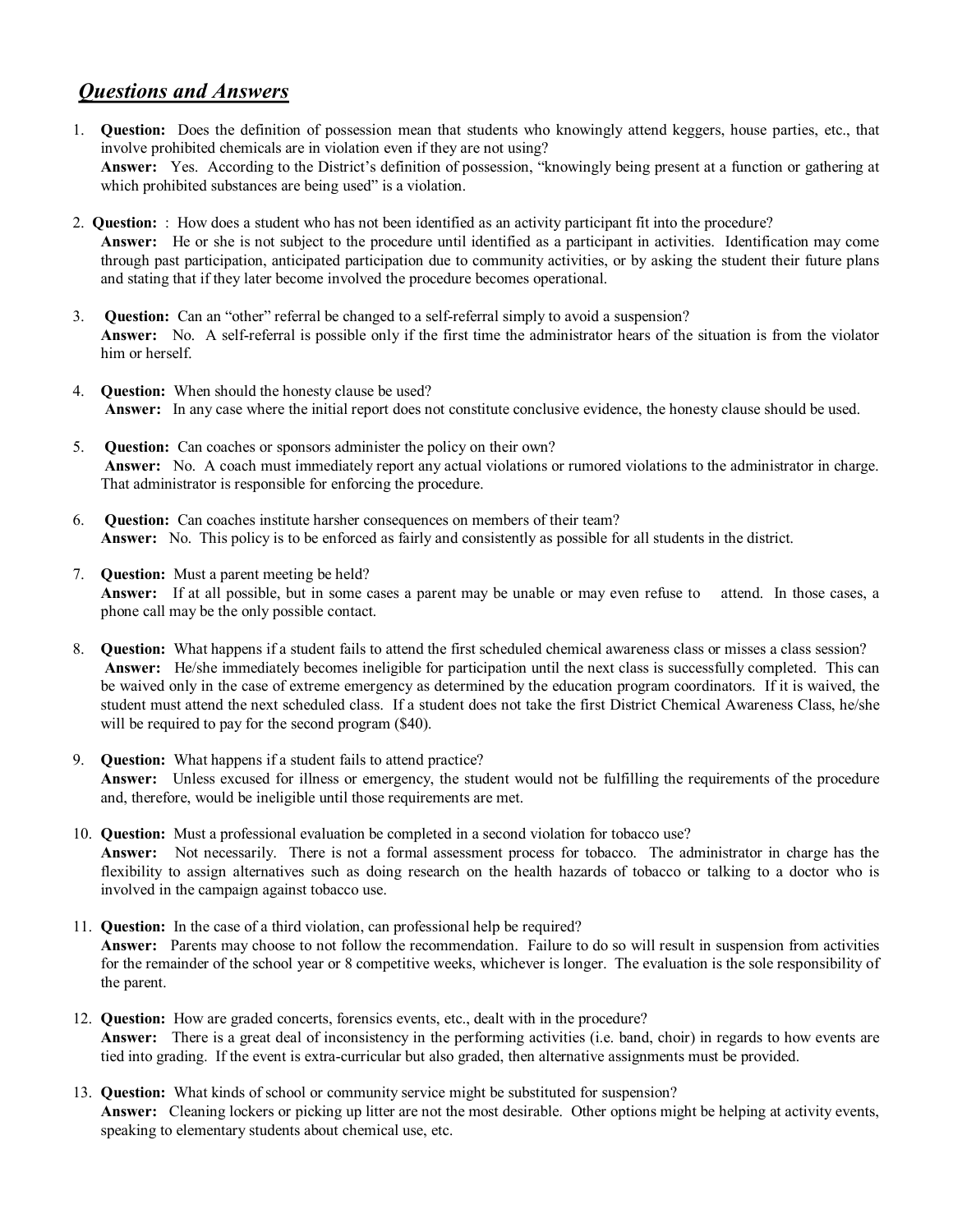14. **Question:** Can a student serve a suspension from an activity as a manager for a sport team? **Answer:** Answer: No. A student may only use another competitive activity to satisfy the suspension.

#### Miscellaneous

- 1. **Question:** What happens if a student goes out for an activity not usually participated in only to serve the suspension, and then quits the activity immediately following the suspension? **Answer:** The student has not acted in good faith and must satisfy the suspension during the next regular season.
- 2. **Question:** What happens if it is discovered that a student was not truthful in stating future plans (i.e., states football is his only sport, whereby #13 applies, then goes out for track)? **Answer:** The student did not act in good faith. He/she is responsible for completing the suspension in the next possible season, so would be suspended from the first two competitive weeks of track.

## *Policy 3416 Administering Medicines to Students*

It is most desirable for medication to be administered at home. However, when a student is required to take medication during the regular school day, the following applies:

- 1. The initial dose of medication must be administered at home in order to avoid adverse reactions from occurring at school.
- 2. School personnel reserve the right to review and deny all requests for medication being taken during school hours.
- 3. With written permission from parent or guardian, a student may self-administer medications in accordance with district procedure. Prescription drugs require current written instructions from a medical practitioner.
- 4. If a student is not able to self-administer medication, medication will be administered pursuant to the written authorization of a physician or dentist order as well as written permission from parent or guardian, in accordance with district procedure. A nurse will administer medication to those students.

#### Administration of Glucagon

If a parent requests and the Superintendent approves, a school employee may volunteer to administer glucagon pursuant to Section 20-5-412, MCA, and pursuant to procedures developed by the Superintendent.

## *Procedure 3416 P1 Administering Medicines to Students*

#### Procedures for Self-Administration and Administration of Medications

- 1. For all students, the initial dose must be administered at home to avoid adverse reactions from occurring at school.
- 2. School personnel reserve the right to review and deny requests for medication being taken during school hours.
- 3. All medication (except those approved for keeping by students) must be stored in designated area that is to remain locked when not in use.

#### Self-Administered Medications: Elementary Students

- 1. School personnel may not accept or supervise the taking of medication unless it is accompanied by a "Consent for Student Self-Administration of Medication" form, signed by the parent/legal guardian.
- 2. Students taking medication (over the counter or prescribed by physician) must present the medication in its original container to the principal or designee.
- 3. The student will selfadminister the medication with supervision. *Some assistance may be given to the student with verbal suggestions, prompting, reminding, gesturing, opening the lid, guiding the hand, removing the medication from the container, and holding fluids to assist in swallowing of oral medications.*
- 4. Students must take all medication in the presence of designated school personnel. (Exception: with consent form and original container, student may carry inhaler or epipen with them).
- 5. School staff is responsible for informing the nurse in writing of any parent requesting a child to take medication at school.

#### Self-Administered Medications: Middle School Students

1. Middle school students will follow elementary procedures when taking prescription medication.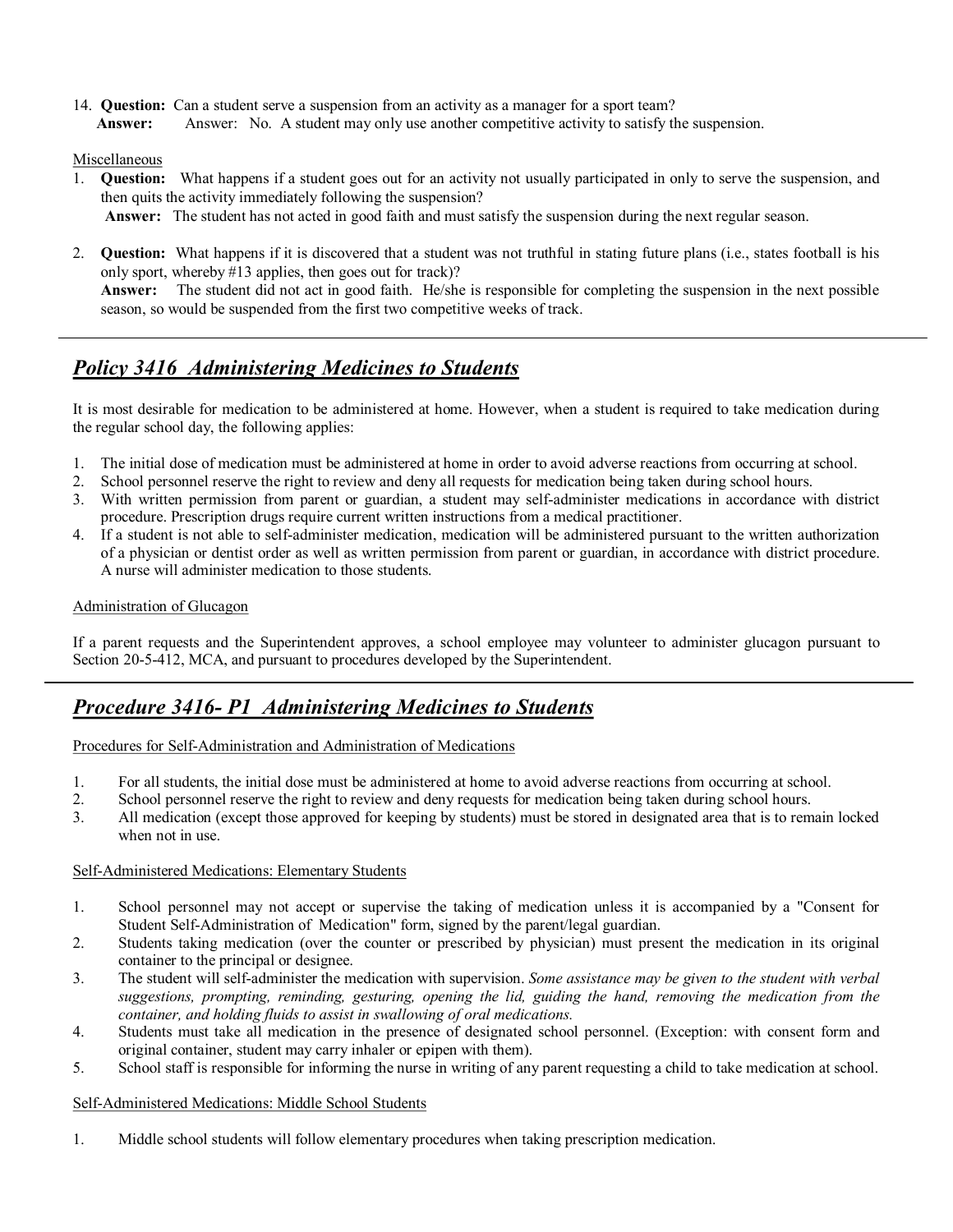2. Middle school students may keep in their possession a small quantity of nonprescription medication in original container and self-administer in accordance with parent instruction.

#### Self-Administered Medications: High School Students

High school students are responsible for taking their own medication. High school students are allowed to carry only a small amount of necessary medication in properly labeled containers.

#### Procedures for Students with Special Needs

Special considerations must be given to any student who is unable to take medication on their own.

Since each child's needs vary greatly, an appropriate procedure for the dispensing of medication at school will be developed.

The nurse will be responsible for administering medication or delegating the administration of medications.

Some special needs students may be able to assume responsibility for taking their own medications with supervision by following the procedures outlined in SelfAdministration of Medication for Elementary Students.

Some special needs students may require the nurse to administer medications.

- 1. The school must be provided with signed written permission from the parent/guardian of the student requesting the nurse assist the student in taking the medication prescribed by the physician.
- 2. The medication must be in the original container, labeled accordingly (child's name, name of medication, dosage, route, time of day to be taken, duration of time to be taken, and physician name).
- 3. A signed physician order is required for all medication to be administered. This order must be current (renewed at the beginning of the school year and for any change in medication orders).
- 4. All medication must be stored in designated area that is to remain locked when not in use.
- 5. The nurse will complete the medication recording form to be retained as part of the health file.

The nurse will make certain of the child's identity before administering medication.

# **Policy 3431 Emergency Treatment**

The Board recognizes that schools are responsible for providing first aid or emergency treatment to a student in case of sudden illness or injury; however, further medical attention is the responsibility of a parent or guardian.

The District requires that every parent or guardian provide a telephone number where a parent or designee of a parent may be reached in case of an emergency.

When a student is injured, staff will provide immediate care and attention until relieved by a superior, a nurse, or a doctor. The District will employ its normal procedures to address medical emergencies without regard to the existence of medical directives to health care professionals as such directives do not govern school-based personnel. A principal or designated staff member will call a parent or parental designee immediately so that the parent may arrange for care or treatment of an injured student.

When a student develops symptoms of illness while at school, a responsible school official will do the following:

- **In all isolate the student immediately from other children to a room or area segregated for that purpose;**
- **F** inform a parent or guardian as soon as possible about the illness and request a parent or guardian to pick up the child, and
- ß report each case of suspected communicable disease the same day by telephone to a local health authority or as soon as possible thereafter if a health authority cannot be reached the same day.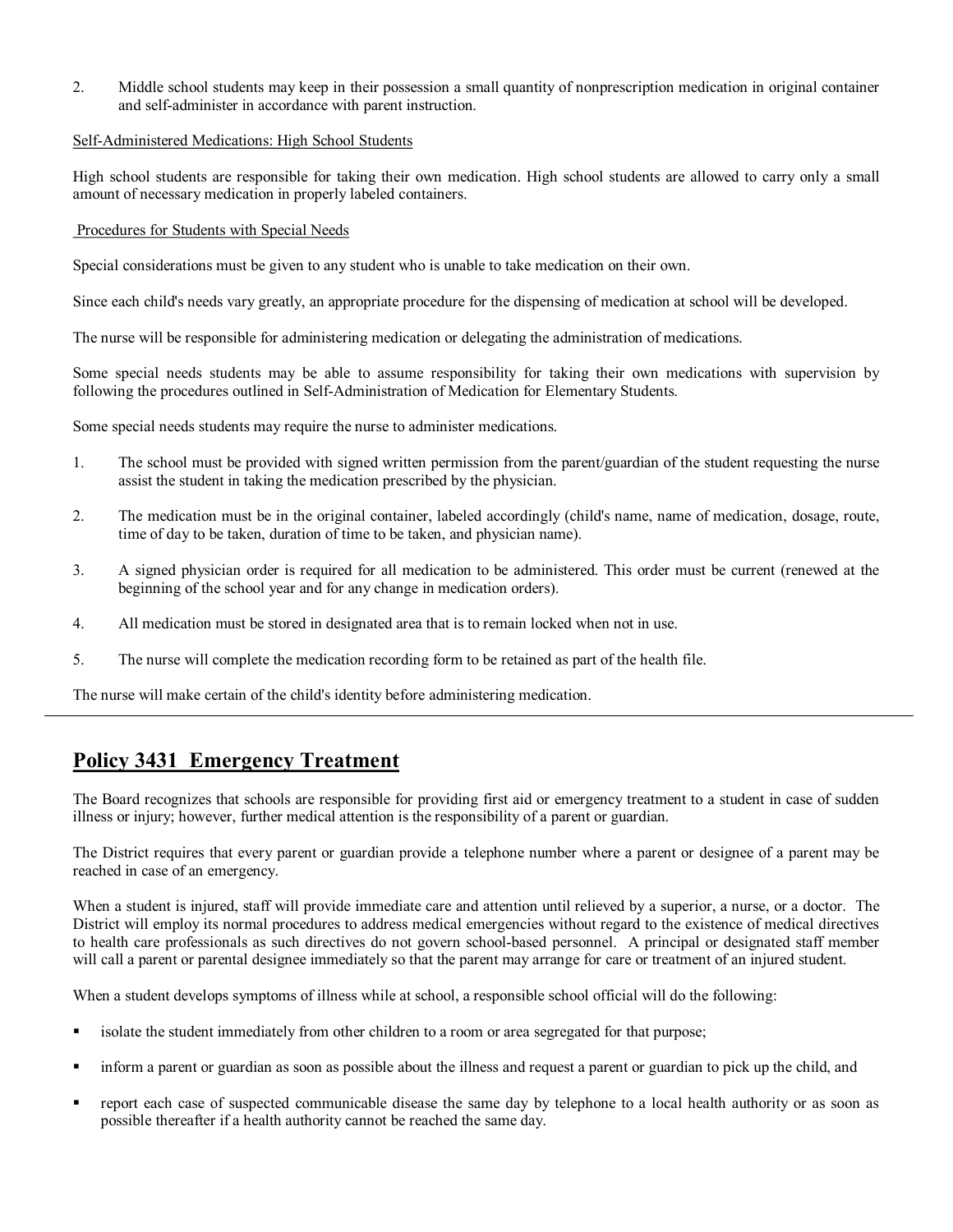When a parent or guardian cannot be reached and when in the judgment of a principal or other person in charge that immediate medical attention is required, an injured student may be taken directly to a hospital and treated by a physician on call. Once located, a parent or a guardian is responsible for continuing treatment or for making other arrangements.

# **Policy 3600 Student Records**

The Board recognizes that school student records are confidential and that information from them will not be released other than as provided by law.

State and federal law extend to students and parents certain rights, including the right to inspect, to copy, and to challenge school records. The District will ensure that information in school student records is current, accurate, clear, and relevant. All information maintained concerning a student receiving special education services will be

directly related to the provision of services to that child. The District may release directory information as permitted by law, but parents will have the right to object to release of information regarding their child.

The Superintendent will implement this policy through adopted administrative procedures in compliance with state and federal laws. The Superintendent or designee will inform staff members of this policy and will inform students and their parents of it, as well as their rights regarding student school records.

# *Form 3600F1 FERPA (Family Educational Rights and Privacy Act) Annual Notification*

#### **Notification to Parents and Students of Rights Concerning a Student's School Records**

The District will maintain two (2) sets of school records for each student: a permanent record and a cumulative record. The permanent record shall include: the name and address of the student; the name and address of the student's parent or guardian; the student's birth date; the student's academic work completed; the student's level of achievement (grades, standardized achievement tests); the student's immunization records as per 20-5-506, MCA; the student's attendance data; and a record of any long Term suspension or expulsion. The cumulative record may include: intelligence and aptitude scores; psychological reports; achievement test results; participation in extracurricular activities; honors and awards; teacher anecdotal records; verified reports or information from noneducational persons; verified information of clear relevance to the student's education; information pertaining to release of this record; and disciplinary information.

The Family Educational Rights and Privacy Act (FERPA) grants parents or guardians and students over eighteen (18) years of age ("eligible students") certain rights with respect to the student's education records. They are:

#### 1. **The right to inspect and copy the student's education records, within a reasonable time from the day the District receives a request for access.**

Parents or guardians of students less than eighteen (18) years of age and students older than eighteen (18) years of age have the right to inspect and copy the student's permanent record. Parents, guardians or students should submit to the school principal (or appropriate school official) a written request that identifies the record(s) they wish to inspect. The principal will make arrangements for access and notify the parent(s)/guardian(s) or eligible student of the time and place where the records may be inspected.

The District charges a nominal fee for copying, but no one will be denied their right to copies of their records for inability to pay this cost.

The rights contained in this section are denied to any person against whom an order of protection has been entered concerning a student.

#### 2. **The right to request the amendment of the student's education records that the parent(s)/guardian(s) or eligible student believes are inaccurate, misleading, irrelevant, or improper.**

Parents/guardians or eligible students may ask the District to amend a record that they believe is inaccurate, misleading, irrelevant, or improper. They should write the school principal or records custodian, clearly identifying the part of the record they want changed, and specify the reason.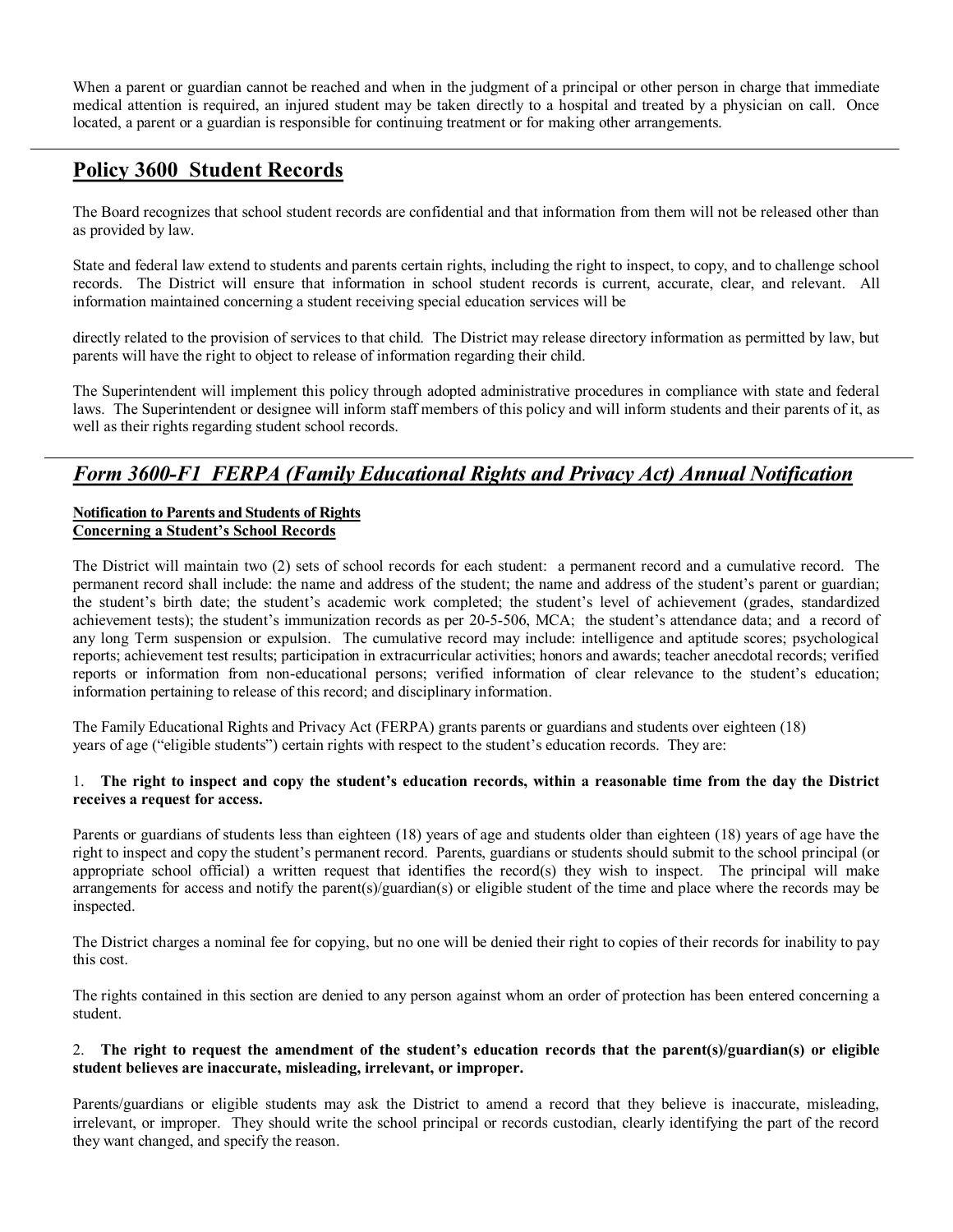If the District decides not to amend the record as requested by the parent(s)/guardian(s) or eligible student, the District will notify the parent(s)/guardian(s) or eligible student of the decision and advise him or her of their right to a hearing regarding the request for amendment. Additional information regarding the hearing procedures will be provided to the parent(s)/guardian(s) or eligible student when notified of the right to a hearing.

#### 3. **The right to permit disclosure of personally identifiable information contained in the student's education records, except to the extent that FERPA or state law authorizes disclosure without consent.**

Disclosure is permitted without consent to school officials with legitimate educational or administrative interests. A school official is a person employed by the District as an administrator, supervisor, instructor, or support staff member (including health or medical staff and law enforcement unit personnel); a person serving on the Board; a person or company with whom the District has contracted to perform a special task (such as an attorney, auditor, medical consultant, or therapist); or a parent(s)/guardian(s) or student serving on an official committee, such as a disciplinary or grievance committee, or assisting another school official in performing his or her tasks.

A school official has a legitimate educational interest if the official needs to review an education record in order to fulfill his or her professional responsibility.

Upon request, the District discloses education records without consent to officials of another school district in which a student has enrolled or intends to enroll, as well as to any person as specifically required by state or federal law. Before information is released to individuals described in this paragraph, the parent(s)/guardian(s) will receive written notice of the nature and substance of the information and an opportunity to inspect, copy, and challenge such records. The right to challenge school student records does not apply to:  $(1)$  academic grades of their child, and  $(2)$  references to expulsions or out-of-school suspensions, if the challenge is made at the time the student's school student records are forwarded to another school to which the student is transferring.

Disclosure is also permitted without consent to: any person for research, statistical reporting, or planning, provided that no student or parent(s)/guardian(s) can be identified; any person named in a court order; and appropriate persons if the knowledge of such information is necessary to protect the health or safety of the student or other persons.

#### 4. **The right to a copy of any school student record proposed to be destroyed or deleted.**

#### 5. **The right to prohibit the release of directory information concerning the parent's/guardian's child.**

Throughout the school year, the District may release directory information regarding students, limited to: name; address; telephone number; photograph, image or likeness (individually or in a group) in pictures, videotape, film, or other medium; gender; grade level; birth date and place; names and addresses of parents or guardians; academic and other schoolrelated awards, degrees, and honors; information related to school-sponsored activities, organizations, and athletics, including weight and height; major field of study; and dates of attendance in school.

Any parent(s) or guardian(s) or eligible student may prohibit the release of any or all of the above information by delivering a written objection to the building principal on or before the student's first day of school.

**Military Recruiter Access to Information:** The United States Congress recently passed legislation that requires high schools to provide to military recruiters, upon request, access to secondary school students and directory information on those students. Both the No Child Left Behind Act of 2001 and the National Defense Authorization Act for Fiscal Year 2002 reflect these requirements. However, a secondary school student or the parent of the student may request that the student's name, address, and telephone listing not be released without prior written parental consent.

#### 6. **The right to file a complaint with the U.S. Department of Education, concerning alleged failures by the District to comply with the requirements of FERPA.**

The name and address of the office that administers FERPA is:

Family Policy Compliance Office U.S. Department of Education 400 Maryland Avenue, SW Washington, DC 20202-4605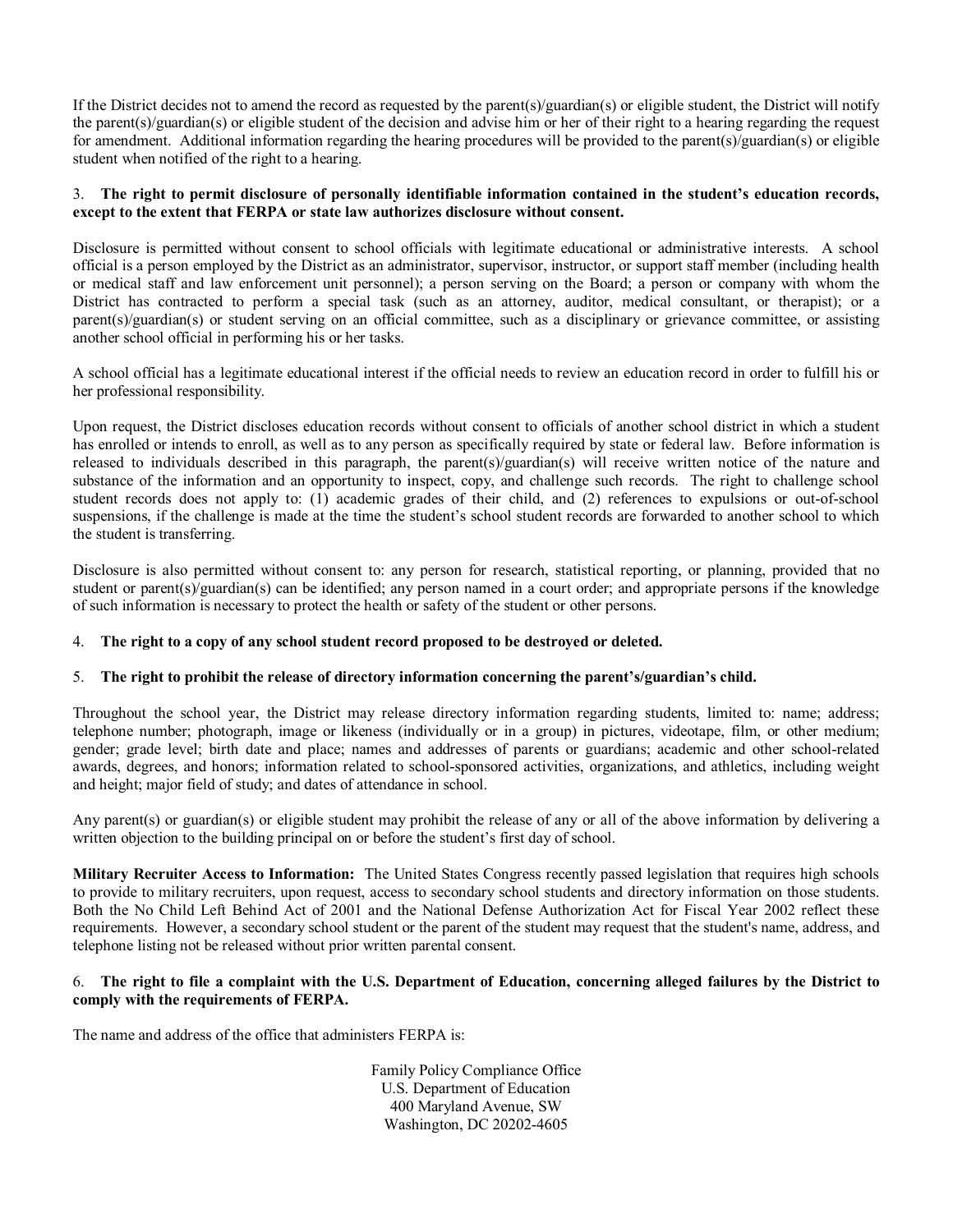# *Procedure* 3600-P1 Student Records

Maintenance of School Student Records

The District maintains two (2) sets of school records for each student, a permanent record and a cumulative record.

The permanent record includes:

- the name and address of the student;
- $\blacksquare$  the name and address of the student's parent or guardian;
- $\blacksquare$  the student's birth date; the student's academic work completed;
- $\blacksquare$  the student's level of achievement (grades, standardized achievement tests);
- $\blacksquare$  the student's immunization records as per 20-5-506, MCA;
- $\blacksquare$  the student's attendance data; and
- ß a record of any disciplinary action taken against the student that is educationally related.

For the purposes of this procedure, a disciplinary action that is educationally related is an action that results in the expulsion or long term suspension of the student.

The cumulative record may include:

- $\blacksquare$  intelligence and aptitude scores;
- **psychological reports;**
- achievement test results:
- $\blacksquare$  participation in extracurricular activities;
- honors and awards;
- $\blacksquare$  teacher anecdotal records:
- verified reports or information from non-staff persons;
- verified information of clear relevance to a student's education;
- ß information pertaining to release of this record; and
- **disciplinary information.**

The District requires information in a permanent record to indicate authorship and date. The District will maintain in perpetuity a permanent record for every student who has been enrolled in the District. The District will maintain cumulative records for eight (8) years after a student graduates or leaves the District permanently. After five (5) years, the District may transfer cumulative records that may be of continued assistance to a student with disabilities who graduates or permanently withdraws from the District to parents or to a student if a student has succeeded to the rights of the parents.

A building principal is responsible for maintenance, retention, or destruction of a student's permanent or cumulative records, in accordance with District procedure established by the Superintendent.

#### Access to Student Records

The District will grant access to student records as set forth below.

- 1. Neither the District nor any District employee will release, disclose, or grant access to information found in any student record, unless the conditions set forth in this policy are met.
- 2. Parents of a student under eighteen (18) years of age are entitled to inspect and to copy information in their child's school records. A parental request to view or to copy records must be made in writing and must be directed to the Superintendent. The District will grant access to records within fifteen (15) days of receipt of such a request.

When parents are divorced or separated, the District will permit both parents to inspect and to copy a student's school records unless a court order indicates otherwise. The District will send copies of the following to both parents at the request of either parent, unless a court order indicates otherwise:

• academic progress reports or records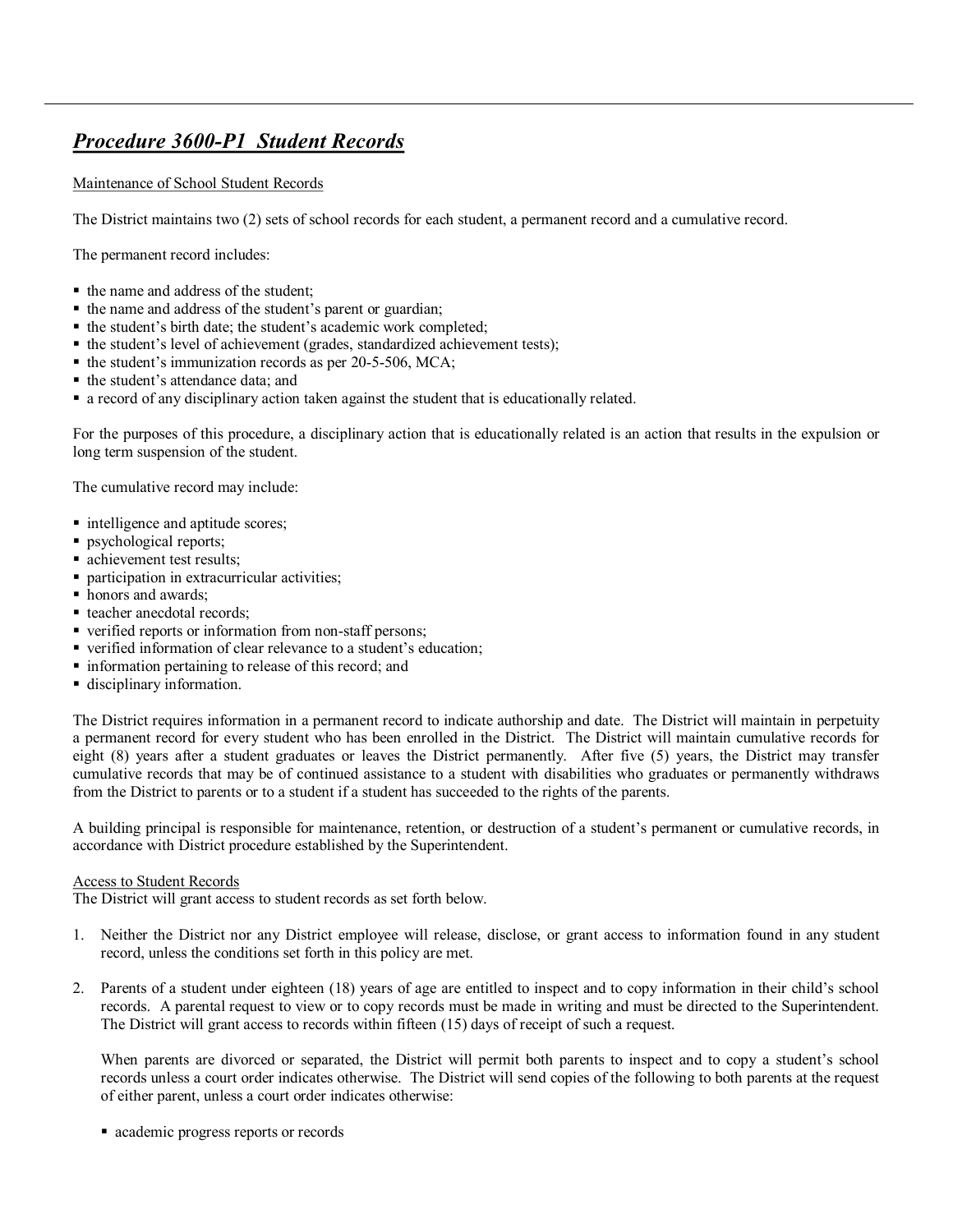- health reports
- $\blacksquare$  notices of parent-teacher conferences
- school calendars distributed to parents/guardians
- notices about open houses and other major school events, including pupil-parent interaction

When a student reaches eighteen (18) years of age, graduates from high school, marries, or enters military service, the District observes that all rights and privileges accorded to a parent become exclusively those of a student.

When a student has waived his or her right of access, after being advised of the right to obtain names of all persons making such confidential letters or statements, the District will not grant access to a parent or a student to confidential letters and recommendations concerning admission to a postsecondary educational institution, application for employment, or receipt of an honor or award.

- 3. When a current, demonstrable educational or administrative need is shown, the District, without parental consent or notification, may grant access to or may release information from student records to District employees or officials, or to the Montana Board of Public Education, or to the Montana Office of Public Instruction.
- 4. The District may grant access to or release information from student records without parental consent or notification to any person, for purposes of research, statistical reporting, or planning provided that no student or parent can be identified from the information released and the person to whom information is released signs an affidavit agreeing to comply with all applicable statutes and rules pertaining to school student records.
- 5. The District will grant access to or release information from a student's records pursuant to a court order, provided that a parent is given prompt written notice, on receipt of such order, of its terms, the nature and substance of information proposed to be released and is given opportunity to inspect and copy such records and to challenge their contents.
- 6. The District will grant access to or release information from any student record, as specifically required by federal or state statute.
- 7. The District will grant access to or release information from student records to any person possessing a written, dated consent, signed by a parent or eligible student with particularity as to whom records may be released, information or record to be released, and reasons for a release. The District will keep one (1) copy of a consent form in a student's records, and the Superintendent will mail one (1) copy to a parent or eligible student. Whenever the District requests a consent to release certain records, the Superintendent will inform a parent or an eligible student of the right to limit such consent to specific portions of information in the records.
- 8. The District may release student records to a superintendent or an official with similar responsibilities in a school in which a student has enrolled or intends to enroll, on written request from such official.
- 9. Before release of any records or information under items 5, 6, 7, and 8 above, the District will provide prompt written notice to parents or an eligible student of the intended action. This notification will include a statement concerning the nature and substance of records to be released and the right to inspect, copy, and challenge the contents.
- 10. The District may release student records or information in connection with an emergency, without parental consent, if knowledge of such information is necessary to protect the health or safety of a student or other persons. The Superintendent will make this decision, taking into consideration the nature of an emergency, the seriousness of a threat to the health and safety of a student or other persons, the need for such records to address an emergency, and whether a person to whom such records are to be released is in a position to deal with an emergency. The District will notify parents or an eligible student, as soon as possible, of the information released, date of release, the person, agency, or organization to whom a release was made, and the purpose of a release.
- 11. The District may disclose, without parental consent, student records or information to the youth court and to law enforcement authorities pertaining to violations of the Montana Youth Court Act or criminal laws by a student.
- 12. The District may charge a nominal fee for copying information in a student's records; however, no parent or student will be precluded from copying information because of financial hardship.
- 13. The District will assure that a record of all releases of information from student records (including all instances of access granted, whether or not records were copied) is kept and is maintained as part of such records. The District will maintain this record for the life of a student record and will assure it to be accessible only to a parent or an eligible student, the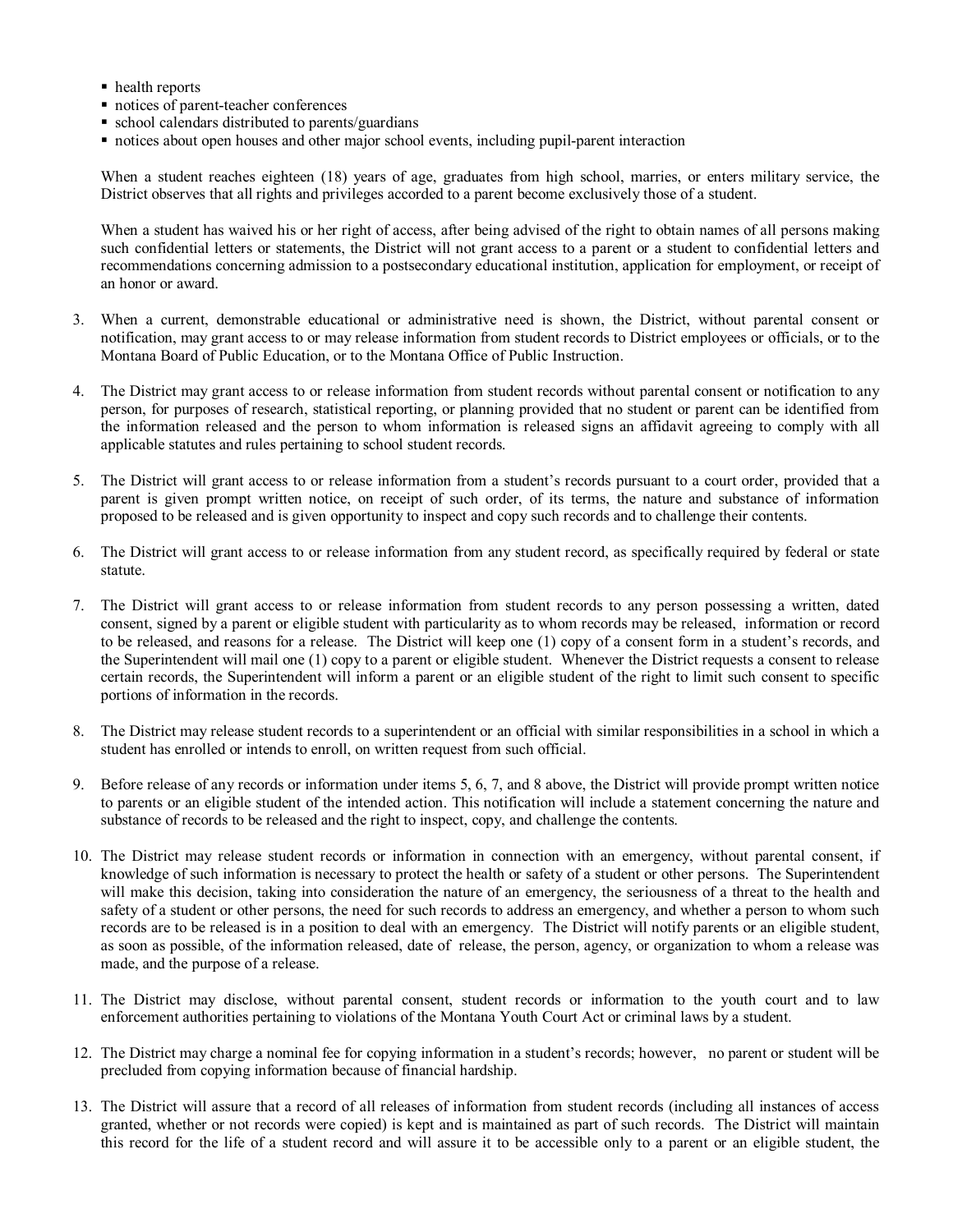Superintendent, or other designated person. The record of release will include:

information released or made accessible name and signature of the Superintendent name and position of the person obtaining the release or access date of release or grant of access copy of any consent to such release

#### Directory Information

The District may release certain directory information regarding students, unless parents prohibit such a release. Directory information will be limited to the student's:

name; address; telephone number; photograph, image or likeness (individually or in a group) in pictures, videotape, film, or other medium; gender; grade level; birth date and place; names and addresses of parents or guardians; academic and other school-related awards, degrees, and honors; information related to school-sponsored activities, organizations, and athletics, including weight and height; major field of study; and dates of attendance in school.

The Superintendent will notify parents and students of their right to object to release of directory information.

#### Student Record Challenges

Parents may challenge accuracy, relevancy, or propriety of records, except for (1) grades and (2) references to expulsions or out of-school suspensions, if a challenge is made when a student's school records are being forwarded to another school. Parents have a right to request a hearing at which each party has the right:

- to present evidence and to call witnesses
- to cross-examine witnesses
- to counsel
- to a written statement of any decision and the reasons therefore;
- to appeal an adverse decision to an administrative tribunal or official, established or designated by the Board of Public **Education**

Parents may insert a written statement of reasonable length describing their position on disputed information; the Superintendent will include that statement in any release of information in dispute.

# *Procedure* 3600-P3 Student Records

#### Withholding Records for Unmet Financial Obligations

In the event that a student with a financial obligation to a school transfers to another school in the State of Montana, the building principal will:

- ß Notify the pupil's parents in writing that the school district to where the student has transferred has been requested to withhold the pupil's grades, diploma, or transcripts until the obligation has been satisfied. Included in this notification, inform the pupil's parents of their right to appeal that decision to the Superintendent;
- ß Forward appropriate grades or transcripts to the school to which the pupil has transferred, and notify that district of the